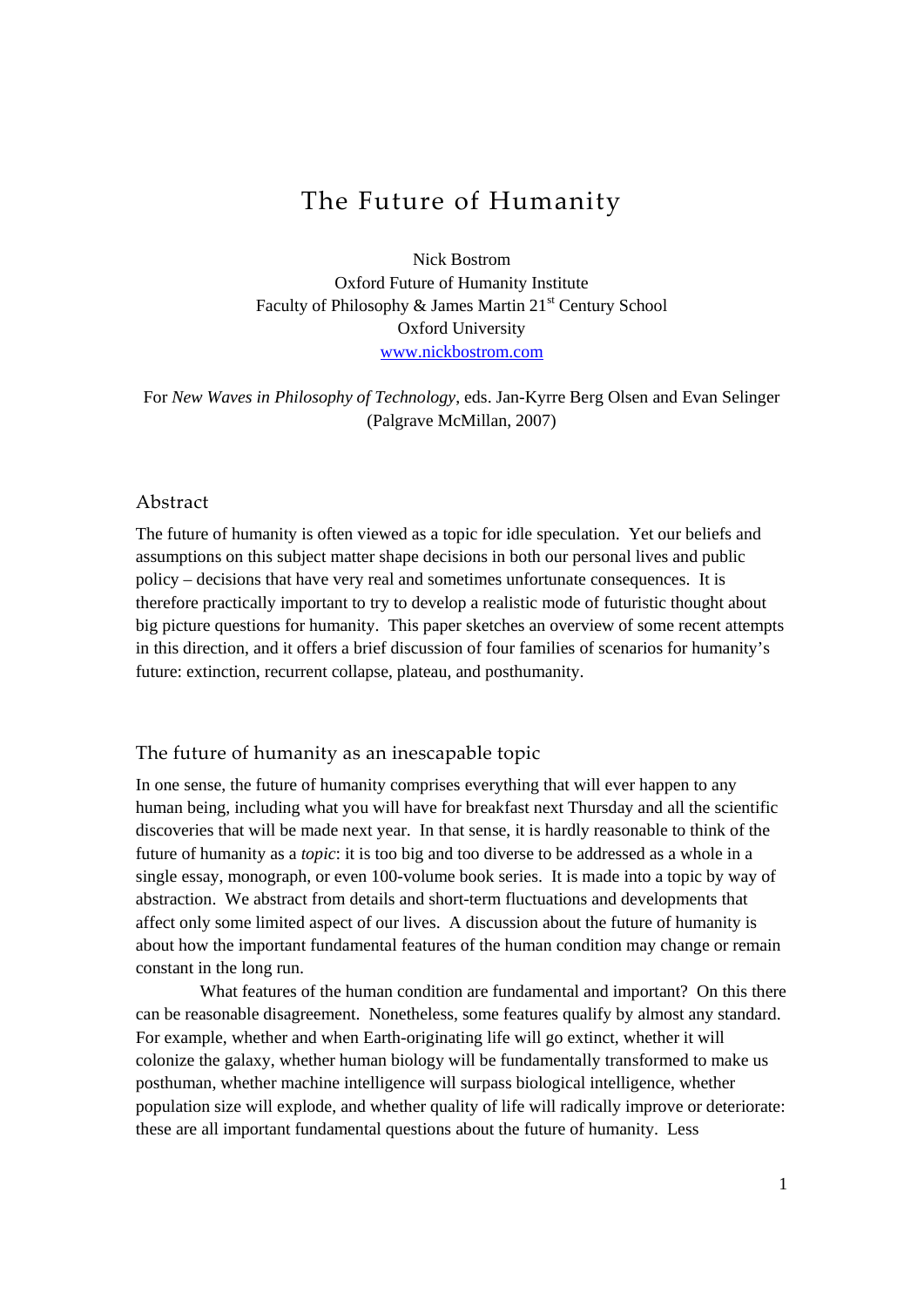fundamental questions – for instance, about methodologies or specific technology projections – are also relevant insofar as they inform our views about more fundamental parameters.

 Traditionally, the future of humanity has been a topic for theology. All the major religions have teachings about the ultimate destiny of humanity or the end of the world.<sup>1</sup> Eschatological themes have also been explored by big-name philosophers such as Hegel, Kant, and Marx. In more recent times the literary genre of science fiction has continued the tradition. Very often, the future has served as a projection screen for our hopes and fears; or as a stage setting for dramatic entertainment, morality tales, or satire of tendencies in contemporary society; or as a banner for ideological mobilization. It is relatively rare for humanity's future to be taken seriously as a subject matter on which it is important to try to have factually correct beliefs. There is nothing wrong with exploiting the symbolic and literary affordances of an unknown future, just as there is nothing wrong with fantasizing about imaginary countries populated by dragons and wizards. Yet it is important to attempt (as best we can) to distinguish futuristic scenarios put forward for their symbolic significance or entertainment value from speculations that are meant to be evaluated on the basis of literal plausibility. Only the latter form of "realistic" futuristic thought will be considered in this paper.

 We need realistic pictures of what the future might bring in order to make sound decisions. Increasingly, we need realistic pictures not only of our personal or local near-term futures, but also of remoter global futures. Because of our expanded technological powers, some human activities now have significant global impacts. The scale of human social organization has also grown, creating new opportunities for coordination and action, and there are many institutions and individuals who either *do* consider, or *claim* to consider, or *ought* to consider, possible long-term global impacts of their actions. Climate change, national and international security, economic development, nuclear waste disposal, biodiversity, natural resource conservation, population policy, and scientific and technological research funding are examples of policy areas that involve long time-horizons. Arguments in these areas often rely on implicit assumptions about the future of humanity. By making these assumptions explicit, and subjecting them to critical analysis, it might be possible to address some of the big challenges for humanity in a more well-considered and thoughtful manner.

 The fact that we "need" realistic pictures of the future does not entail that we can have them. Predictions about future technical and social developments are notoriously unreliable – to an extent that have lead some to propose that we do away with prediction altogether in our planning and preparation for the future. Yet while the methodological problems of such forecasting are certainly very significant, the extreme view that we can or should do away with prediction altogether is misguided. That view is expressed, to take one example, in a recent paper on the societal implications of nanotechnology by Michael Crow and Daniel Sarewitz, in which they argue that the issue of predictability is "irrelevant":

 $<sup>1</sup>$  (Hughes 2007)</sup>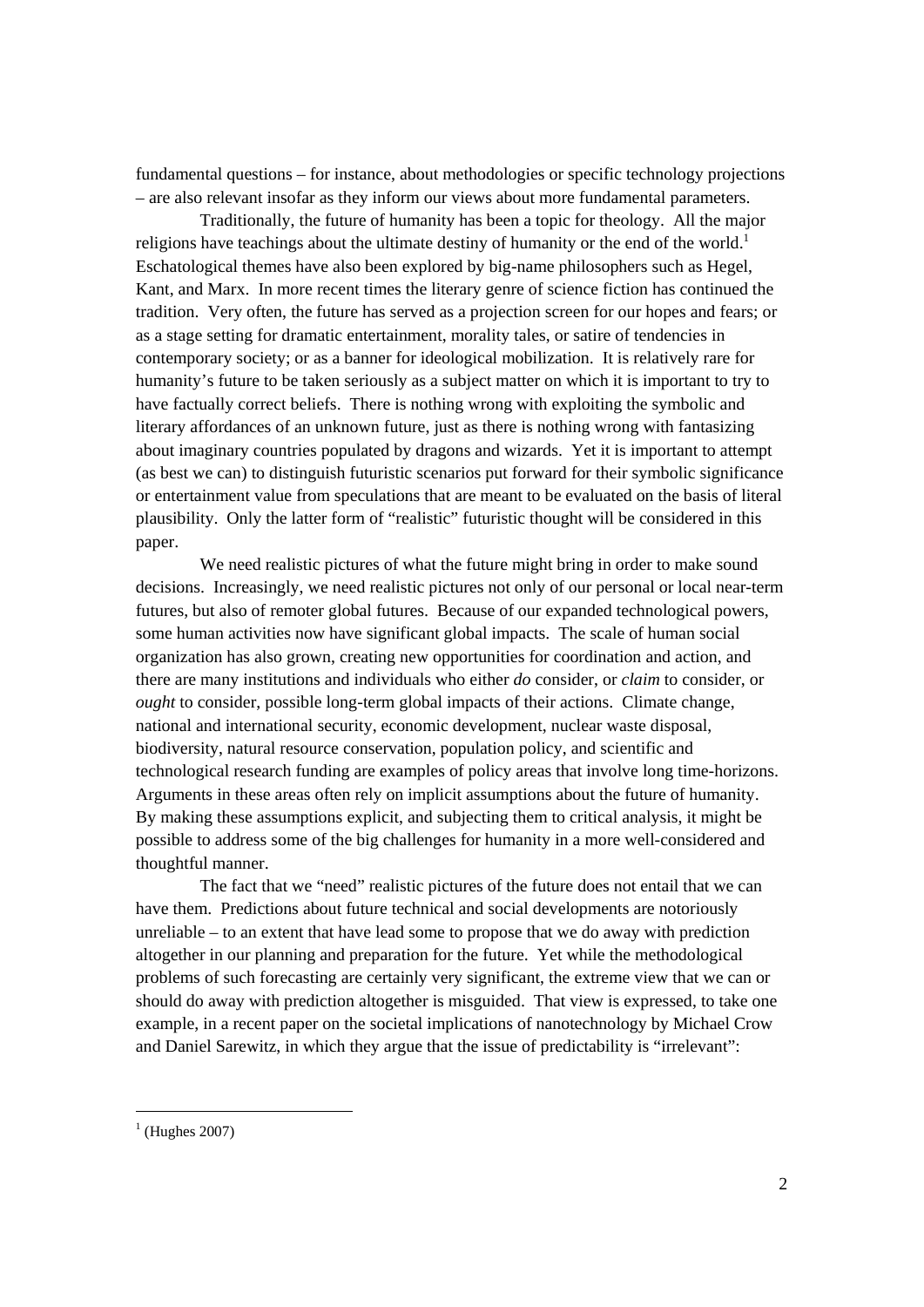preparation for the future obviously does not require accurate prediction; rather, it requires a foundation of knowledge upon which to base action, a capacity to learn from experience, close attention to what is going on in the present, and healthy and resilient institutions that can effectively respond or adapt to change in a timely manner.<sup>2</sup>

Note that each of the elements Crow and Sarewitz mention as required for the preparation for the future relies in some way on accurate prediction. A capacity to learn from experience is not useful for preparing for the future unless we can correctly assume (predict) that the lessons we derive from the past will be applicable to future situations. Close attention to what is going on in the present is likewise futile unless we can assume that what is going on in the present will reveal stable trends or otherwise shed light on what is likely to happen next. It also requires non-trivial prediction to figure out what kind of institution will prove healthy, resilient, and effective in responding or adapting to future changes.

 The reality is that predictability is a matter of degree, and different aspects of the future are predictable with varying degrees of reliability and precision.<sup>3</sup> It may often be a good idea to develop plans that are flexible and to pursue policies that are robust under a wide range of contingencies. In some cases, it also makes sense to adopt a reactive approach that relies on adapting quickly to changing circumstances rather than pursuing any detailed long-term plan or explicit agenda. Yet these coping strategies are only one part of the solution. Another part is to work to improve the accuracy of our beliefs about the future (including the accuracy of conditional predictions of the form "if x is done, y will result"). There might be traps that we are walking towards that we could only avoid falling into by means of foresight. There are also opportunities that we could reach much sooner if we could see them farther in advance. And in a strict sense, prediction is *always* necessary for meaningful decision-making.4

 Predictability does not necessarily fall off with temporal distance. It may be highly unpredictable where a traveler will be one hour after the start of her journey, yet predictable that after five hours she will be at her destination. The *very* long-term future of humanity may be relatively easy to predict, being a matter amenable to study by the natural sciences, particularly cosmology (physical eschatology). And for there to be a degree of predictability, it is not necessary that it be possible to identify one specific scenario as what will definitely happen. If there is at least some scenario that can be *ruled out*, that is also a degree of predictability. Even short of this, if there is some basis for assigning different probabilities (in the sense of credences, degrees of belief) to different propositions about logically possible future events, or some basis for criticizing some such probability distributions as less rationally defensible or reasonable than others, then again there is a degree of predictability.

<sup>2</sup> (Crow and Sarewitz 2001)

 $3$  For example, it is likely that computers will become faster, materials will become stronger, and medicine will cure more diseases; cf. (Drexler 2003).

<sup>&</sup>lt;sup>4</sup> You lift the glass to your mouth because you predict that drinking will quench your thirst; you avoid stepping in front of a speeding car because you predict that a collision will hurt you.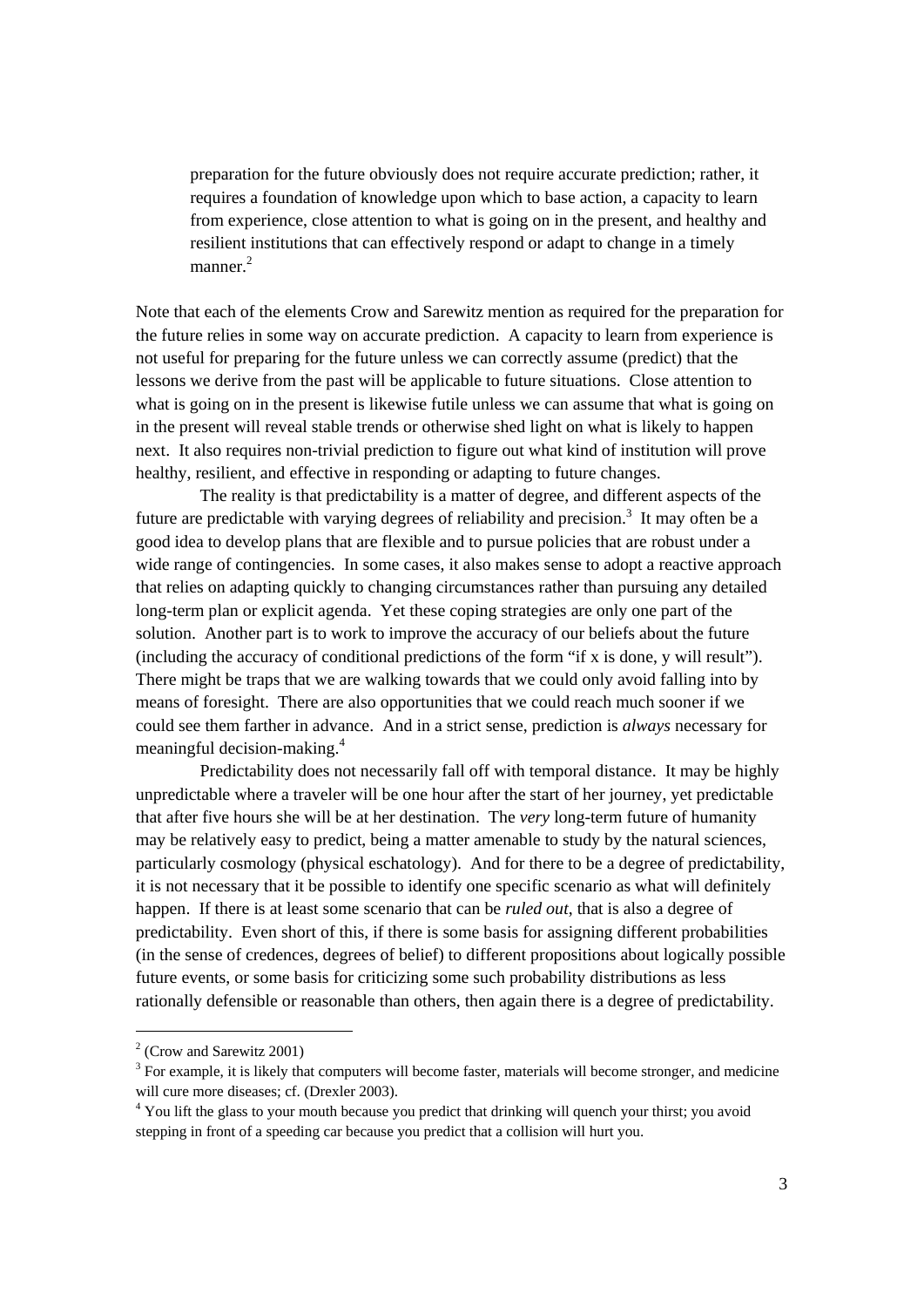And this is surely the case with regard to many aspects of the future of humanity. While our knowledge is insufficient to narrow down the space of possibilities to one broadly outlined future for humanity, we do know of many relevant arguments and considerations which in combination impose significant constraints on what a plausible view of the future could look like. The future of humanity need not be a topic on which all assumptions are entirely arbitrary and anything goes. There is a vast gulf between knowing exactly what will happen and having absolutely no clue about what will happen. Our actual epistemic location is some offshore place in that gulf.<sup>5</sup>

# Technology, growth, and directionality

Most differences between our lives and the lives of our hunter-gatherer forebears are ultimately tied to technology, especially if we understand "technology" in its broadest sense, to include not only gadgets and machines but also techniques, processes, and institutions. In this wide sense we could say that technology is the sum total of instrumentally useful culturally-transmissible information. Language is a technology in this sense, along with tractors, machine guns, sorting algorithms, double-entry bookkeeping, and Robert's Rules of Order.<sup>6</sup>

 Technological innovation is the main driver of long-term economic growth. Over long time scales, the compound effects of even modest average annual growth are profound. Technological change is in large part responsible for many of the secular trends in such basic parameters of the human condition as the size of the world population, life expectancy, education levels, material standards of living, and the nature of work, communication, health care, war, and the effects of human activities on the natural environment. Other aspects of society and our individual lives are also influenced by technology in many direct and indirect ways, including governance, entertainment, human relationships, and our views on morality, mind, matter, and our own human nature. One does not have to embrace any strong form of technological determinism to recognize that technological capability – through its complex interactions with individuals, institutions, cultures, and environment – is a key determinant of the ground rules within which the games of human civilization get played out.<sup>7</sup>

 This view of the important role of technology is consistent with large variations and fluctuations in deployment of technology in different times and parts of the world. The view is also consistent with technological development itself being dependent on socio-cultural, economic, or personalistic enabling factors. The view is also consistent with denying any strong version of inevitability of the particular growth pattern observed in human history. One might hold, for example, that in a "re-run" of human history, the timing and location of

 $<sup>5</sup>$  For more on technology and uncertainty, see (Bostrom 2007b).</sup>

<sup>&</sup>lt;sup>6</sup> I'm cutting myself some verbal slack. On the proposed terminology, a particular physical object such as farmer Bob's tractor is not, strictly speaking, technology but rather a *technological artifact*, which depends on and embodies technology-as-information. The individual tractor is physical capital. The transmissible information needed to produce tractors is technology.

 $7$  See e.g. (Wright 1999).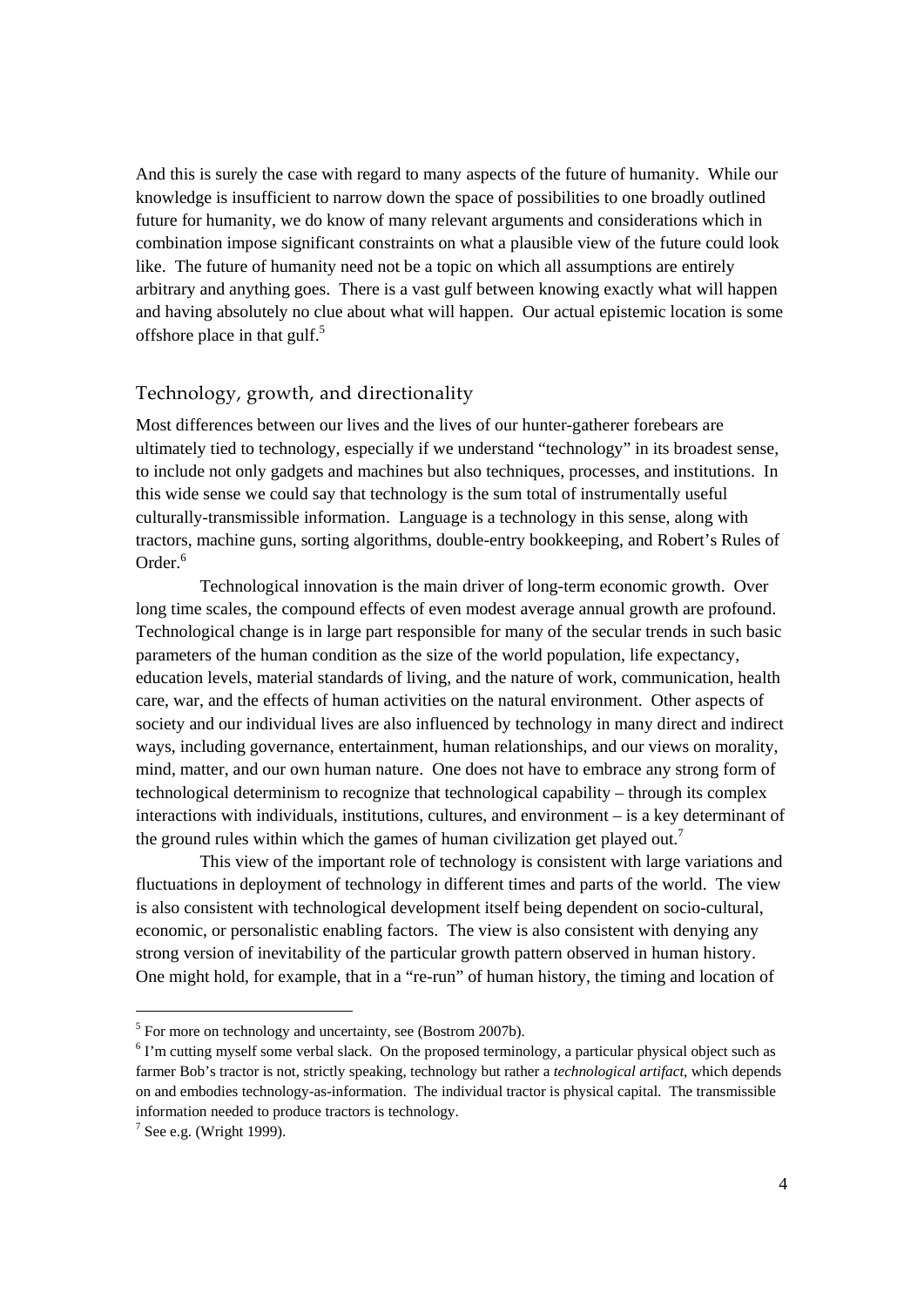the Industrial Revolution might have been very different, or that there might not have been any such revolution at all but rather, say, a slow and steady trickle of invention. One might even hold that there are important bifurcation points in technological development at which history could take either path with quite different results in what kinds of technological systems developed. Nevertheless, *under the assumption that technological development continues on a broad front*, one might expect that *in the long run*, most of the important basic capabilities that could be obtained through some possible technology, will in fact be obtained through technology. A bolder version of this idea could be formulated as follows:

*Technological Completion Conjecture*. If scientific and technological development efforts do not effectively cease, then all important basic capabilities that could be obtained through some possible technology will be obtained.

The conjecture is not tautological. It would be false if there is some possible basic capability that could be obtained through some technology which, while possible in the sense of being consistent with physical laws and material constraints, is so difficult to develop that it would remain beyond reach even after an indefinitely prolonged development effort. Another way in which the conjecture could be false is if some important capability can only be achieved through some possible technology which, while it could have been developed, will not in fact ever be developed even though scientific and technological development efforts continue.

 The conjecture expresses the idea that which important basic capabilities are eventually attained does not depend on the paths taken by scientific and technological research in the short term. The principle allows that we might attain some capabilities sooner if, for example, we direct research funding one way rather than another; but it maintains that provided our general techno-scientific enterprise continues, even the non-prioritized capabilities will eventually be obtained, either through some indirect technological route, or when general advancements in instrumentation and understanding have made the originally neglected direct technological route so easy that even a tiny effort will succeed in developing the technology in question. $8$ 

 One might find the thrust of this underlying idea plausible without being persuaded that the Technological Completion Conjecture is strictly true, and in that case, one may explore what exceptions there might be. Alternatively, one might accept the conjecture but believe that its antecedent is false, i.e. that scientific and technological development efforts will at some point effectively cease (before the enterprise is complete). But if one accepts both the conjecture and its antecedent, what are the implications? What will be the results if, in the long run, all of the important basic capabilities that could be obtained through some possible technology are in fact obtained? The answer may depend on the order in which technologies are developed, the social, legal, and cultural frameworks within which they are

 $8$  For a visual analogy, picture a box with large but finite volume, representing the space of basic capabilities that could be obtained through some possible technology. Imagine sand being poured into this box, representing research effort. The way in which you pour the sand will determine the places and speed at which piles build up in the box. Yet if you keep pouring, eventually the whole space gets filled.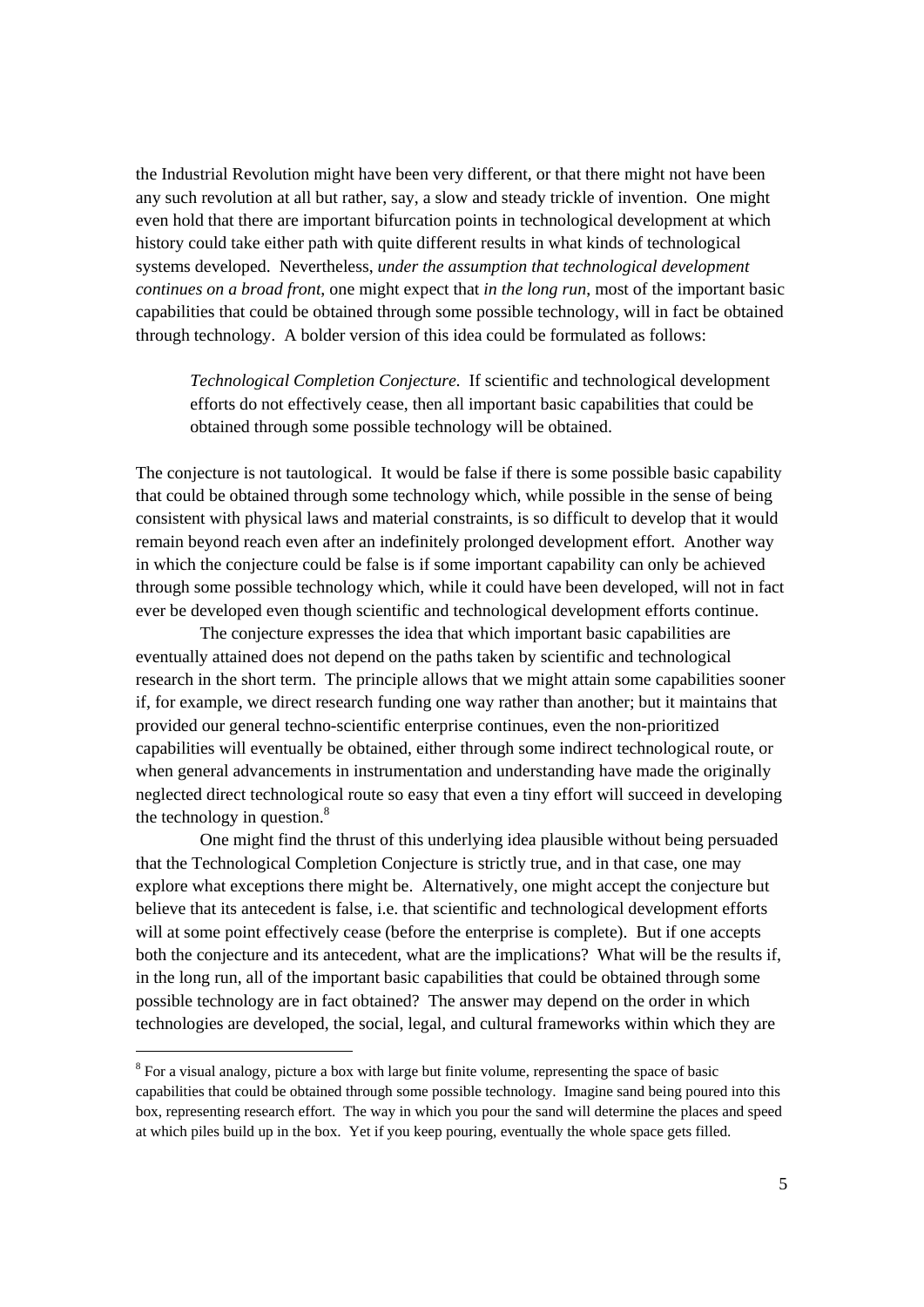deployed, the choices of individuals and institutions, and other factors, including chance events. The obtainment of a basic capability does not imply that the capability will be used in a particular way or even that it will be used at all.

 These factors determining the uses and impacts of potential basic capabilities are often hard to predict. What might be somewhat more foreseeable is which important basic capabilities will eventually be attained. For under the assumption that the Technological Completion Conjecture and its antecedent are true, the capabilities that will eventually be include all the ones that could be obtained through some possible technology. While we may not be able to foresee all possible technologies, we can foresee many possible technologies, including some that that are currently infeasible; and we can show that these anticipated possible technologies would provide a large range of new important basic capabilities.

 One way to foresee possible future technologies is through what Eric Drexler has termed "theoretical applied science".<sup>9</sup> Theoretical applied science studies the properties of possible physical systems, including ones that cannot yet be built, using methods such as computer simulation and derivation from established physical laws.<sup>10</sup> Theoretical applied science will not in every instance deliver a definitive and uncontroversial yes-or-no answer to questions about the feasibility of some imaginable technology, but it is arguably the best method we have for answering such questions. Theoretical applied science – both in its more rigorous and its more speculative applications – is therefore an important methodological tool for thinking about the future of technology and, a fortiori, one key determinant of the future of humanity.

 It may be tempting to refer to the expansion of technological capacities as "progress". But this term has evaluative connotations – of things getting better – and it is far from a *conceptual* truth that expansion of technological capabilities makes things go better. Even if empirically we find that such an association has held in the past (no doubt with many big exceptions), we should not uncritically assume that the association will always continue to hold. It is preferable, therefore, to use a more neutral term, such as "technological development", to denote the historical trend of accumulating technological capability.

 Technological development has provided human history with a kind of directionality. Instrumentally useful information has tended to accumulate from generation to generation, so that each new generation has begun from a different and technologically more advanced starting point than its predecessor. One can point to exceptions to this trend, regions that have stagnated or even regressed for extended periods of time. Yet looking at human history from our contemporary vantage point, the macro-pattern is unmistakable.

 It was not always so. Technological development for most of human history was so slow as to be indiscernible. When technological development was that slow, it could only have been detected by comparing how levels of technological capability differed over large spans of time. Yet the data needed for such comparisons – detailed historical accounts,

 $<sup>9</sup>$  (Drexler 1992)</sup>

 $10$  Theoretical applied science might also study potential pathways to the technology that would enable the construction of the systems in questions, that is, how in principle one could solve the bootstrap problem of how to get from here to there.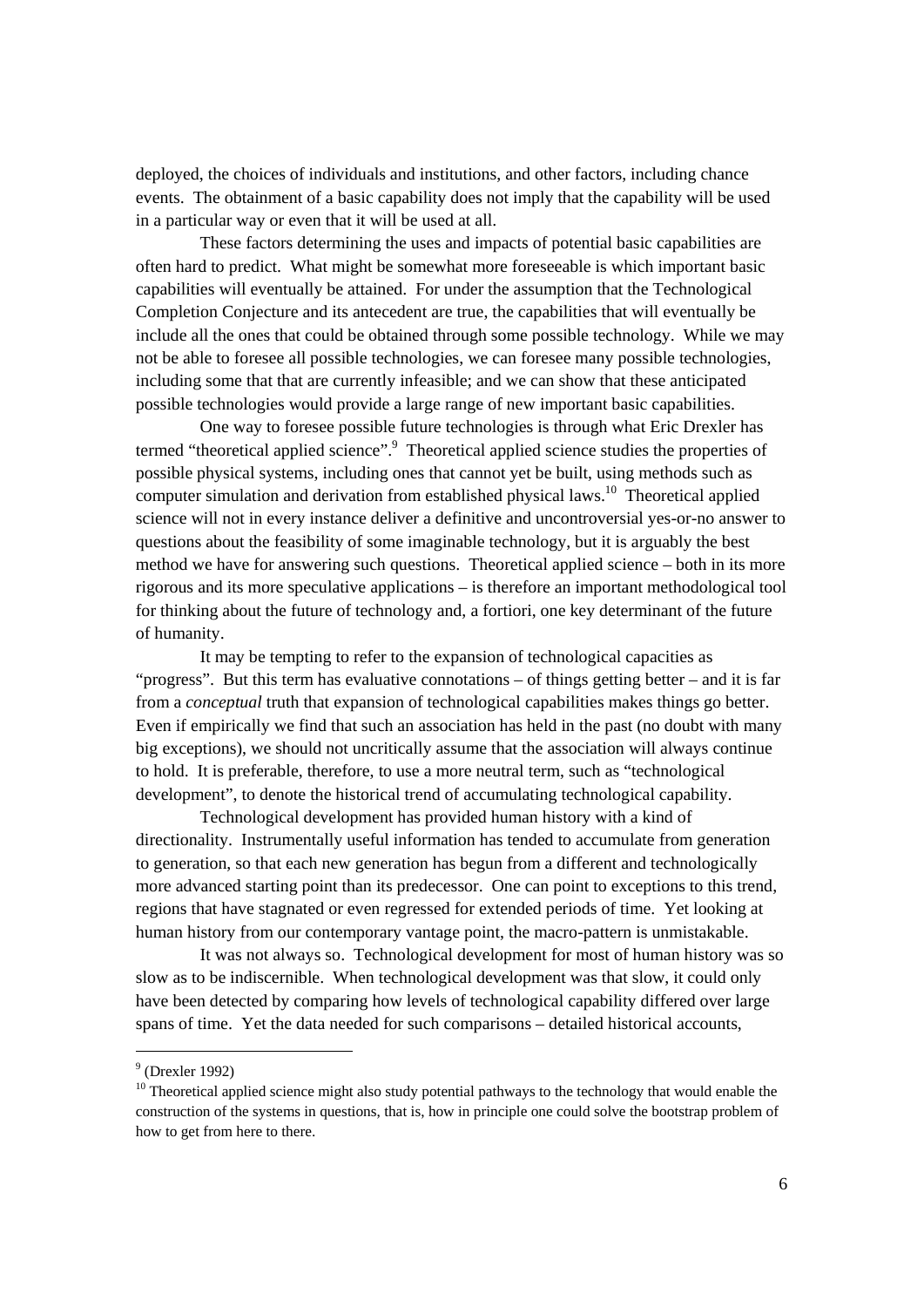archeological excavations with carbon dating, and so forth – were unavailable until fairly recently, as Robert Heilbroner explains:

At the very apex of the first stratified societies, dynastic dreams were dreamt and visions of triumph or ruin entertained; but there is no mention in the papyri and cuniform tablets on which these hopes and fears were recorded that they envisaged, in the slightest degree, changes in the material conditions of the great masses, or for that matter, of the ruling class itself. $^{11}$ 

Heilbroner argued in *Visions of the Future* for the bold thesis that humanity's perceptions of the shape of things to come has gone through exactly three phases since the first appearance of Homo sapiens. In the first phase, which comprises all of human prehistory and most of history, the worldly future was envisaged – with very few exceptions – as changeless in its material, technological, and economic conditions. In the second phase, lasting roughly from the beginning of the eighteenth century until the second half of the twentieth, worldly expectations in the industrialized world changed to incorporate the belief that the hitherto untamable forces of nature could be controlled through the appliance of science and rationality, and the future became a great beckoning prospect. The third phase – mostly postwar but overlapping with the second phase – sees the future in a more ambivalent light: as dominated by impersonal forces, as disruptive, hazardous, and foreboding as well as promising.

 Supposing that some perceptive observer in the past had noticed some instance of directionality – be it a technological, cultural, or social trend – the question would have remained whether the detected directionality was a global feature or a mere local pattern. In a cyclical view of history, for example, there can be long stretches of steady cumulative development of technology or other factors. Within a period, there is clear directionality; yet each flood of growth is followed by an ebb of decay, returning things to where they stood at the beginning of the cycle. Strong local directionality is thus compatible with the view that, globally, history moves in circles and never really gets anywhere. If the periodicity is assumed to go on forever, a form of eternal recurrence would follow.

 Modern Westerners who are accustomed to viewing history as directional pattern of development may not appreciate how natural the cyclical view of history once seemed.<sup>12</sup> Any closed system with only a finite number of possible states must either settle down into one state and remain in that one state forever, or else cycle back through states in which it has already been. In other words, a closed finite state system must either become static or else start repeating itself. If we assume that the system has already been around for an eternity, then this eventual outcome must already have come about; i.e., the system is already either

 $11$  (Heilbroner 1995), p. 8

 $12$  The cyclical pattern is prominent in dharmic religions. The ancient Mayans held a cyclical view, as did many in ancient Greece. In the more recent Western tradition, the thought of eternal recurrence is most strongly associated with Nietzsche's philosophy, but the idea has been explored by numerous thinkers and is a common trope in popular culture.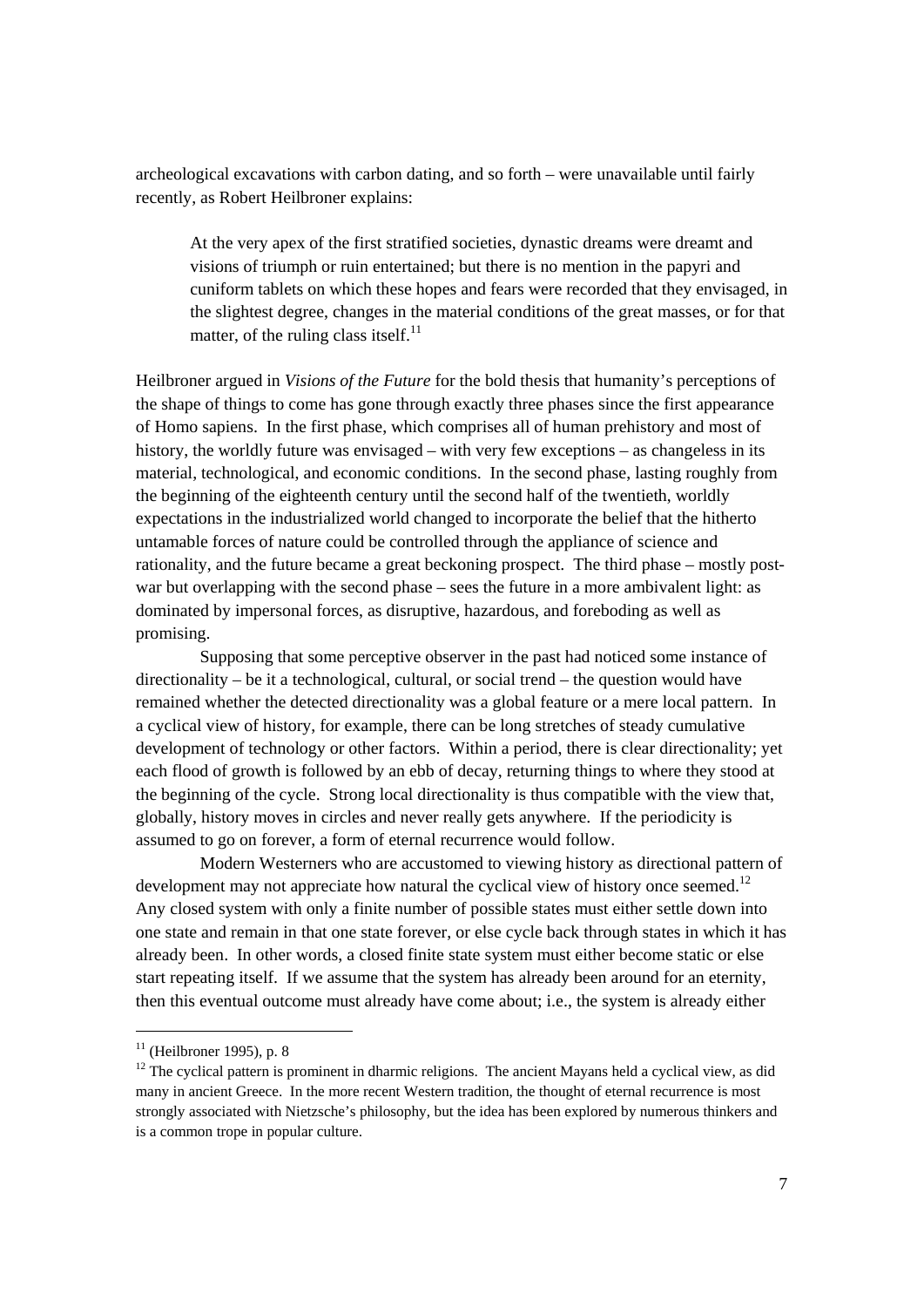stuck or is cycling through states in which it has been before. The proviso that the system has only a finite number of states may not be as significant as it seems, for even a system that has an infinite number of possible states may only have finitely many *perceptibly different* possible states.13 For many practical purposes, it may not matter much whether the current state of the world has already occurred an infinite number of times, or whether an infinite number of states have previously occurred each of which is merely imperceptibly different from the present state.<sup>14</sup> Either way, we could characterize the situation as one of eternal recurrence – the extreme case of a cyclical history.

 In the actual world, the cyclical view is false because the world had a beginning a finite time ago. The human species has existed for a mere two hundred thousand years or so, and this is far from enough time for it to have experienced all possible conditions and permutations of which the system of humans and their environment is capable.

 More fundamentally, the reason why the cyclical view is false is that the universe itself has existed for only a finite amount of time.<sup>15</sup> The universe started with the Big Bang an estimated 13.7 billion years ago, in a low-entropy state. The history of the universe has its own directionality: an ineluctable increase in entropy. During its process of entropy increase, the universe has progressed through a sequence of distinct stages. In the eventful first three seconds, a number of transitions occurred, including probably a period of inflation, reheating, and symmetry breaking. These were followed, later, by nucleosynthesis, expansion, cooling, and formation of galaxies, stars, and planets, including Earth (circa 4.5 billion years ago). The oldest undisputed fossils are about 3.5 billion years old, but there is some evidence that life already existed 3.7 billion years ago and possibly earlier. Evolution of more complex organisms was a slow process. It took some 1.8 billion years for eukaryotic life to evolve from prokaryotes, and another 1.4 billion years before the first multicellular organisms arose. From the beginning of the Cambrian period (some 542 million years ago), "important developments" began happening at a faster pace, but still enormously slowly by human standards. Homo habilis – our first "human-like ancestors" – evolved some 2 million years ago; Homo sapiens 100,000 years ago. The agricultural revolution began in the Fertile Crescent of the Middle East 10,000 years ago, and the rest is history. The size of the human population, which was about 5 million when we were living as hunter-gatherers 10,000 years ago, had grown to about 200 million by the year 1; it reached one billion in 1835 AD; and today over 6.6 billion human beings are breathing on this planet.<sup>16</sup> From the time of the

l

 $15$  According to the consensus model; but for a dissenting view, see e.g. (Steinhardt and Turok 2002).

<sup>&</sup>lt;sup>13</sup> The proviso of *closed* system may also not have seemed significant. The universe is a closed system. The universe may not be a finite state system, but any finite part of the universe may permit of only finitely many different configurations, or finitely many perceptibly different configurations, allowing a kind of recurrence argument. In the actual case, an analogous result may hold with regard to spatial rather than temporal repetition. If we are living in a "Big World" then all possible human observations are in fact made by some observer (in fact, by infinitely many observers); see (Bostrom 2002c).

<sup>&</sup>lt;sup>14</sup> It could matter if one accepted the "Unification" thesis. For a definition of this thesis, and an argument against it, see (Bostrom 2006).

<sup>&</sup>lt;sup>16</sup> (Bureau 2007). There is considerable uncertainty about the numbers especially for the earlier dates.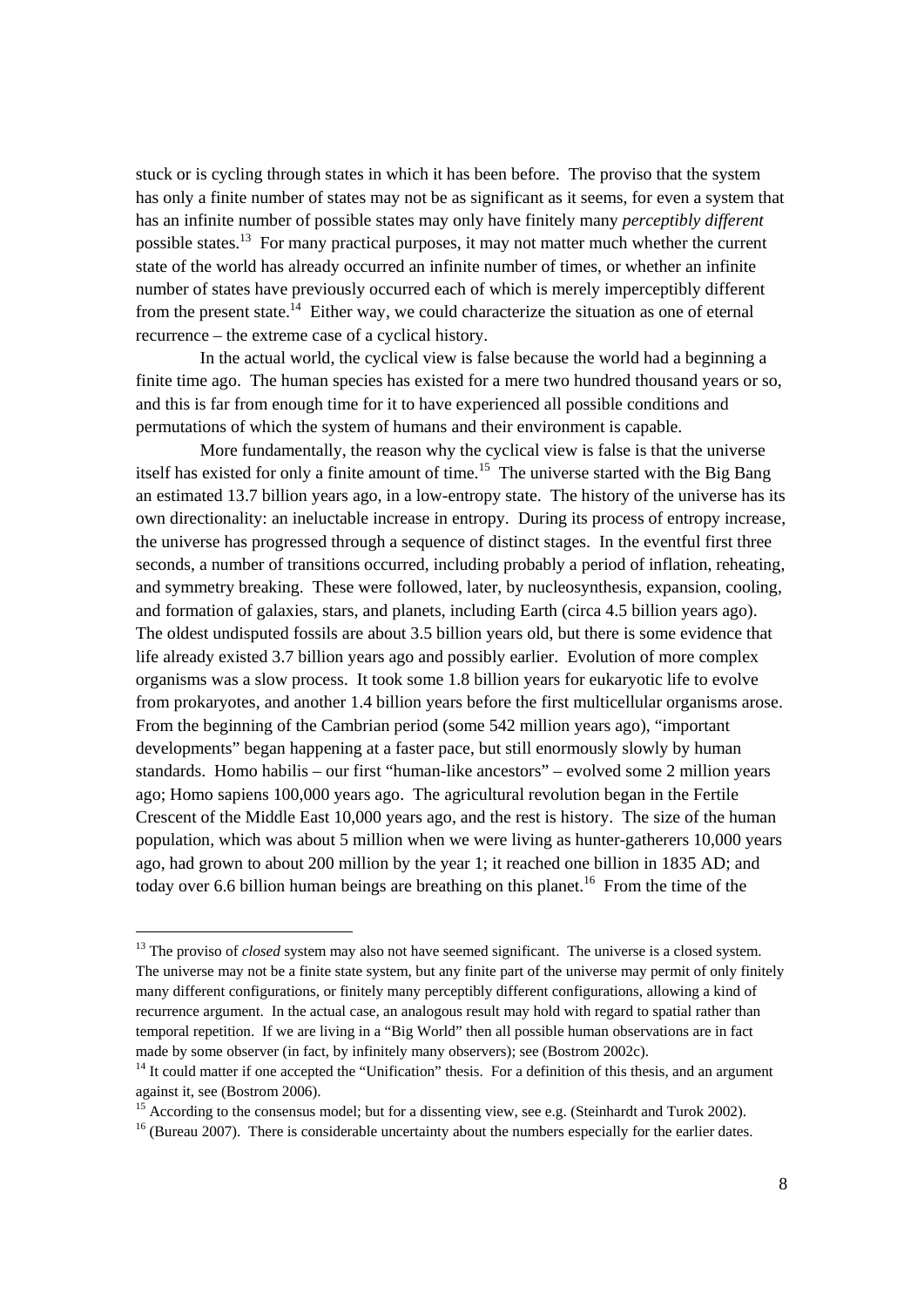industrial revolution, perceptive individuals living in developed countries have noticed significant technological change within their lifetimes.

 All techno-hype aside, it is striking how recent many of the events are that define what we take to be the modern human condition. If compress the time scale such that the Earth formed one year ago, then Homo sapiens evolved less than 12 minutes ago, agriculture began a little over one minute ago, the Industrial Revolution took place less than 2 seconds ago, the electronic computer was invented 0.4 seconds ago, and the Internet less than 0.1 seconds ago – in the blink of an eye.

 Almost all the volume of the universe is ultra-high vacuum, and almost all of the tiny material specks in this vacuum are so hot or so cold, so dense or so dilute, as to be utterly inhospitable to organic life. Spatially as well as temporally, our situation is an anomaly.<sup>17</sup>

 Given the technocentric perspective adopted here, and in light of our incomplete but substantial knowledge of human history and its place in the universe, how might we structure our expectations of things to come? The remainder of this paper will outline four families of scenarios for humanity's future:

- Extinction
- Recurrent collapse
- Plateau
- Posthumanity

# Extinction

Unless the human species lasts literally forever, it will some time cease to exist. In that case, the long-term future of humanity is easy to describe: extinction. An estimated 99.9% of all species that ever existed on Earth are already extinct.<sup>18</sup>

 There are two different ways in which the human species could become extinct: one, by evolving or developing or transforming into one or more new species or life forms, sufficiently different from what came before so as no longer to count as Homo sapiens; the other, by simply dying out, without any meaningful replacement or continuation. Of course, a transformed continuant of the human species might itself eventually terminate, and perhaps there will be a point where all life comes to an end; so scenarios involving the first type of extinction may eventually converge into the second kind of scenario of complete annihilation. We postpone discussion of transformation scenarios to a later section, and we shall not here discuss the possible existence of fundamental physical limitations to the survival of intelligent life in the universe. This section focuses on the direct form of extinction (annihilation) occurring within any very long, but not astronomically long, time horizon – we could say one hundred thousand years for specificity.

<sup>&</sup>lt;sup>17</sup> Does anything interesting follow from this observation? Well, it is connected to a number of issues that do matter a great deal to work on the future of humanity – issues like observation selection theory and the Fermi paradox; cmp. (Bostrom 2002a).

 $18$  (Raup 1991), p. 3f.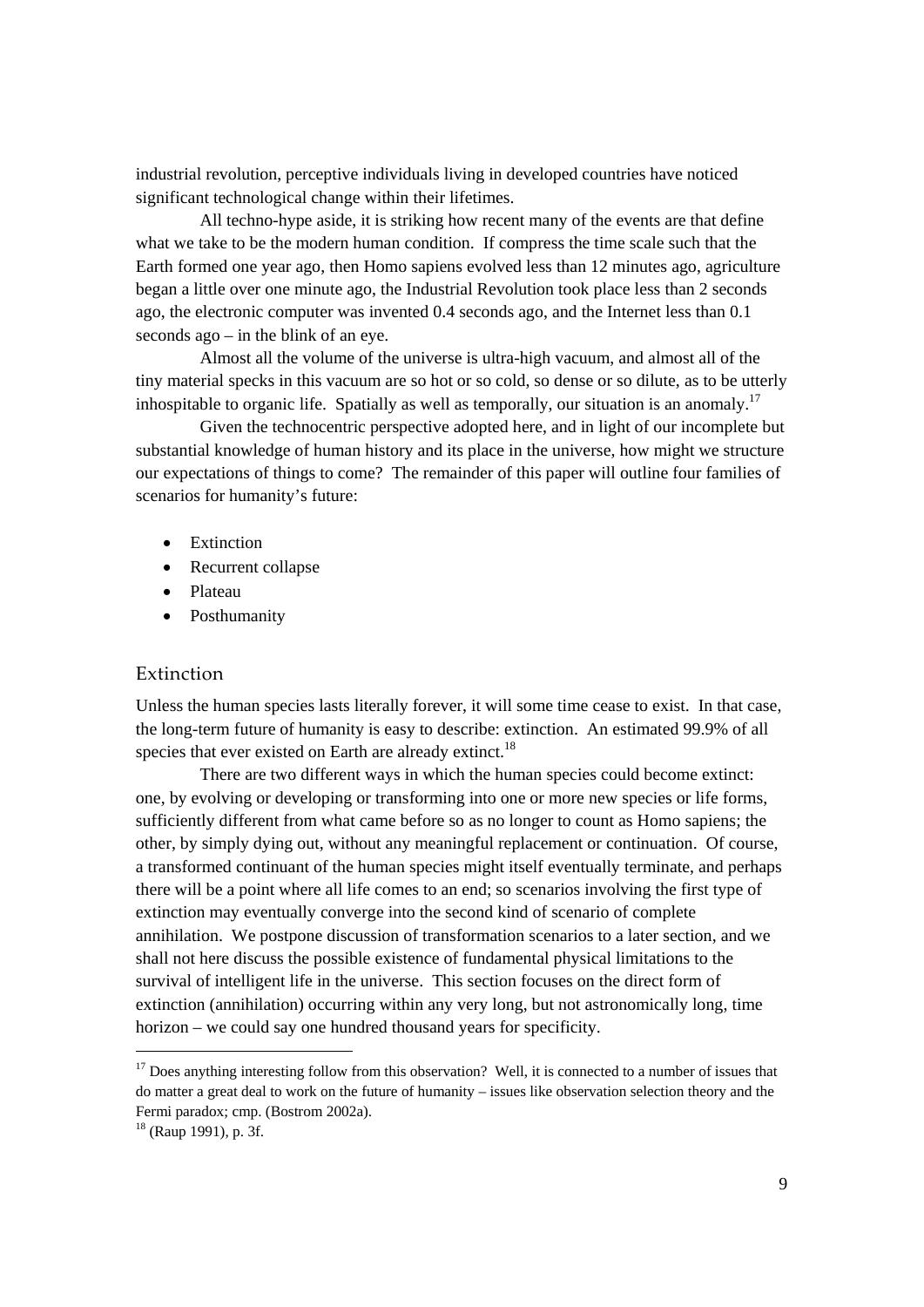Human extinction risks have received less scholarly attention than they deserve. In recent years, there have been approximately three serious books and one major paper on this topic. John Leslie, a Canadian philosopher, puts the probability of humanity failing to survive the next five centuries to 30% in his book *End of the World*.<sup>19</sup> His estimate is partly based on the controversial "Doomsday argument" and on his own views about the limitations of this argument.20 Sir Martin Rees, Britain's Astronomer Royal, is even more pessimistic, putting the odds that humanity will survive the  $21<sup>st</sup>$  century to no better than 50% in *Our* Final Hour.<sup>21</sup> Richard Posner, an eminent American legal scholar, offers no numerical estimate but rates the risk of extinction "significant" in *Catastrophe*.<sup>22</sup> And I published a paper in 2002 in which I suggested that assigning a probability of less than 25% to existential disaster (no time limit) would be misguided.23 The concept of *existential risk* is distinct from that of extinction risk. As I introduced the term, an existential disaster is one that causes either the annihilation of Earth-originating intelligent life or the permanent and drastic curtailment of its potential for future desirable development. $^{24}$ 

 It is possible that a publication bias is responsible for the alarming picture presented by these opinions. Scholars who believe that the threats to human survival are severe might be more likely to write books on the topic, making the threat of extinction seem greater than it really is. Nevertheless, it is noteworthy that there seems to be a consensus among those researchers who have seriously looked into the matter that there is a serious risk that humanity's journey will come to a premature end.<sup>25</sup>

 The greatest extinction risks (and existential risks more generally) arise from human activity. Our species has survived volcanic eruptions, meteoric impacts, and other natural hazards for tens of thousands of years. It seems unlikely that any of these old risks should exterminate us in the near future. By contrast, human civilization is introducing many novel phenomena into the world, ranging from nuclear weapons to designer pathogens to highenergy particle colliders. The most severe existential risks of this century derive from

 $19$  (Leslie 1996)

<sup>&</sup>lt;sup>20</sup> Leslie defends the Cater-Leslie Doomsday argument, which leads to a strong probability shift in favor of "doom" (i.e. human extinction) occurring sooner rather than later. Yet Leslie also believes that the force of the Doomsday argument is weakened by quantum indeterminacy. Both of these beliefs – that the Doomsday argument is sound, and that if it is sound its conclusion would be weakened by quantum indeterminacy – are highly controversial. For a critical assessment, see (Bostrom 2002a).

 $21$  (Rees 2003)

 $22$  (Posner 2004)

 $23$  (Bostrom 2002b)

 $24$  Some scenarios in which the human species goes extinct may not be existential disasters – for example, if by the time of the disappearance of Homo sapiens we have developed new forms of intelligent life that continues and expands on what we valued in old biological humanity. Conversely, not all existential disasters involve extinction. For example, a global tyranny, if it could never be overthrown and if it were sufficiently horrible, would constitute an existential disaster even if the human species continued to exist.

 $25$  A recent popular article by Bill Joy has also done much to disseminate concern about extinction risks. Joy's article focus on the risks from genetics, nanotechnology, and robotics (artificial intelligence); (Joy 2000).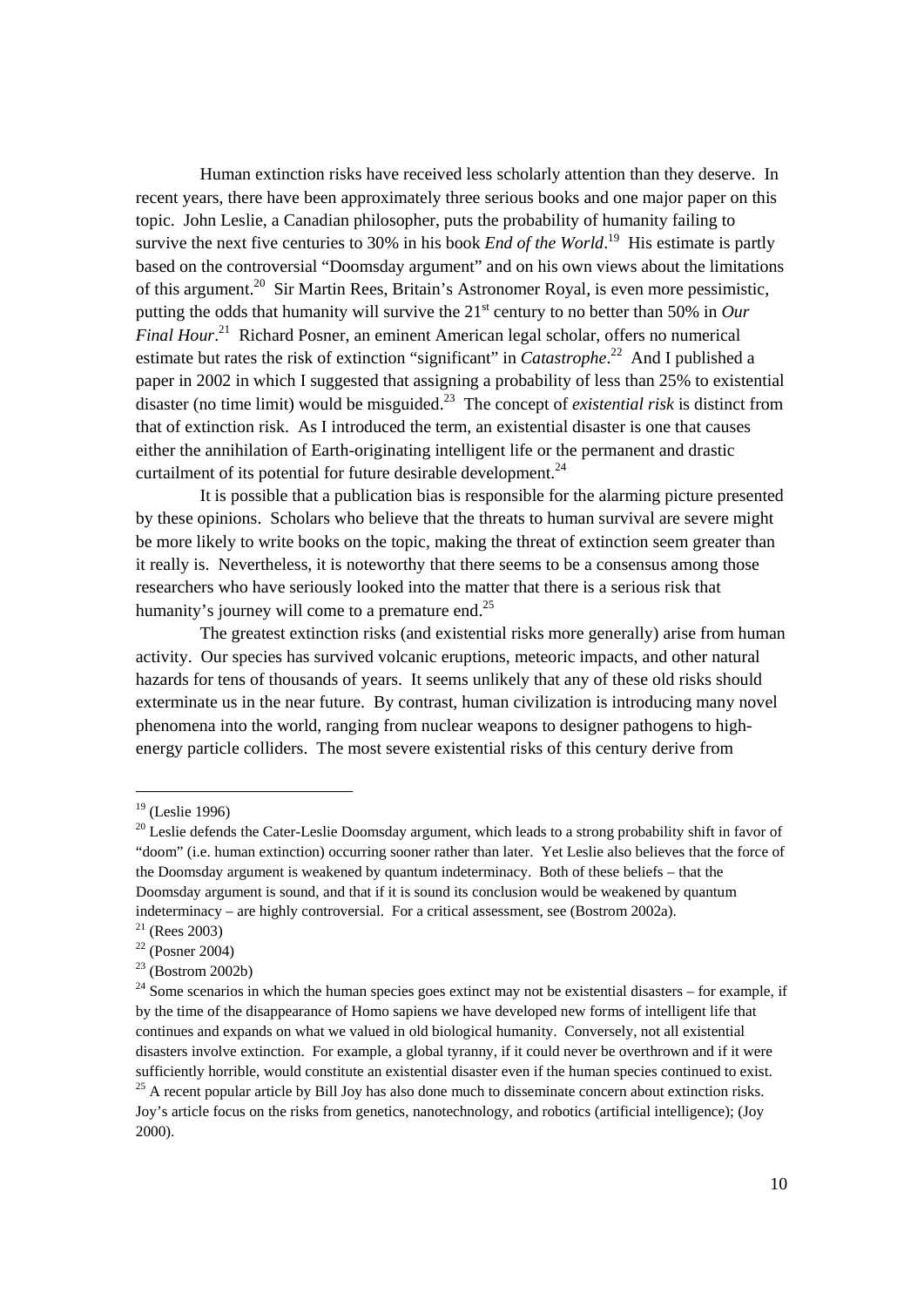expected technological developments. Advances in biotechnology might make it possible to design new viruses that combine the easy contagion and mutability of the influenza virus with the lethality of HIV. Molecular nanotechnology might make it possible to create weapons systems with a destructive power dwarfing that of both thermonuclear bombs and biowarfare agents.<sup>26</sup> Superintelligent machines might be built and their actions could determine the future of humanity – and whether there will be one.<sup>27</sup> Considering that many of the existential risks that now seem to be among the most significant were conceptualized only in recent decades, it seems likely that further ones still remain to be discovered.

 The same technologies that will pose these risks will also help us to mitigate some risks. Biotechnology can help us develop better diagnostics, vaccines, and anti-viral drugs. Molecular nanotechnology could offer even stronger prophylactics.<sup>28</sup> Superintelligent machines may be the last invention that human beings ever need to make, since a superintelligence, by definition, would be far more effective than a human brain in practically all intellectual endeavors, including strategic thinking, scientific analysis, and technological creativity.<sup>29</sup> In addition to creating and mitigating risks, these powerful technological capabilities would also affect the human condition in many other ways.

 Extinction risks constitute an especially severe subset of what could go badly wrong for humanity. There are many possible global catastrophes that would cause immense worldwide damage, maybe even the collapse of modern civilization, yet fall short of terminating the human species. An all-out nuclear war between Russia and the United States might be an example of a global catastrophe that would be unlikely to result in extinction. A terrible pandemic with high virulence and 100% mortality rate among infected individuals might be another example: if some groups of humans could successfully quarantine themselves before being exposed, human extinction could be avoided even if, say, 95% or more of the world's population succumbed. What distinguishes extinction and other existential catastrophes is that a comeback is impossible. A non-existential disaster causing the breakdown of global civilization is, from the perspective of humanity as a whole, a potentially recoverable setback: a giant massacre for man, a small misstep for mankind.

 An existential catastrophe is therefore qualitatively distinct from a "mere" collapse of global civilization, although in terms of our moral and prudential attitudes perhaps we should simply view both as unimaginably bad outcomes.<sup>30</sup> One way that civilization collapse could be a significant feature in the larger picture for humanity, however, is if it formed part of a repeating pattern. This takes us to the second family of scenarios: recurrent collapse.

<sup>&</sup>lt;sup>26</sup> (Drexler 1985). Drexler is even more concerned about the potential misuse of tools based on advanced nanotechnology to control and oppress populations than he is about the possibility that nanotechnology weapons systems would be used to directly cause human extinction; (Drexler 2007), p. 57.

 $27$  (Bostrom 2002b; Yudkowsky 2007)

<sup>28 (</sup>Freitas 1999)

<sup>29 (</sup>Bostrom 1998)

 $30$  How much worse would an existential risk be than an event that merely killed 99% of all humans but allowed for eventual recovery? The answer requires a theory of value. See e.g. (Parfit 1984; Bostrom 2003a, 2007a).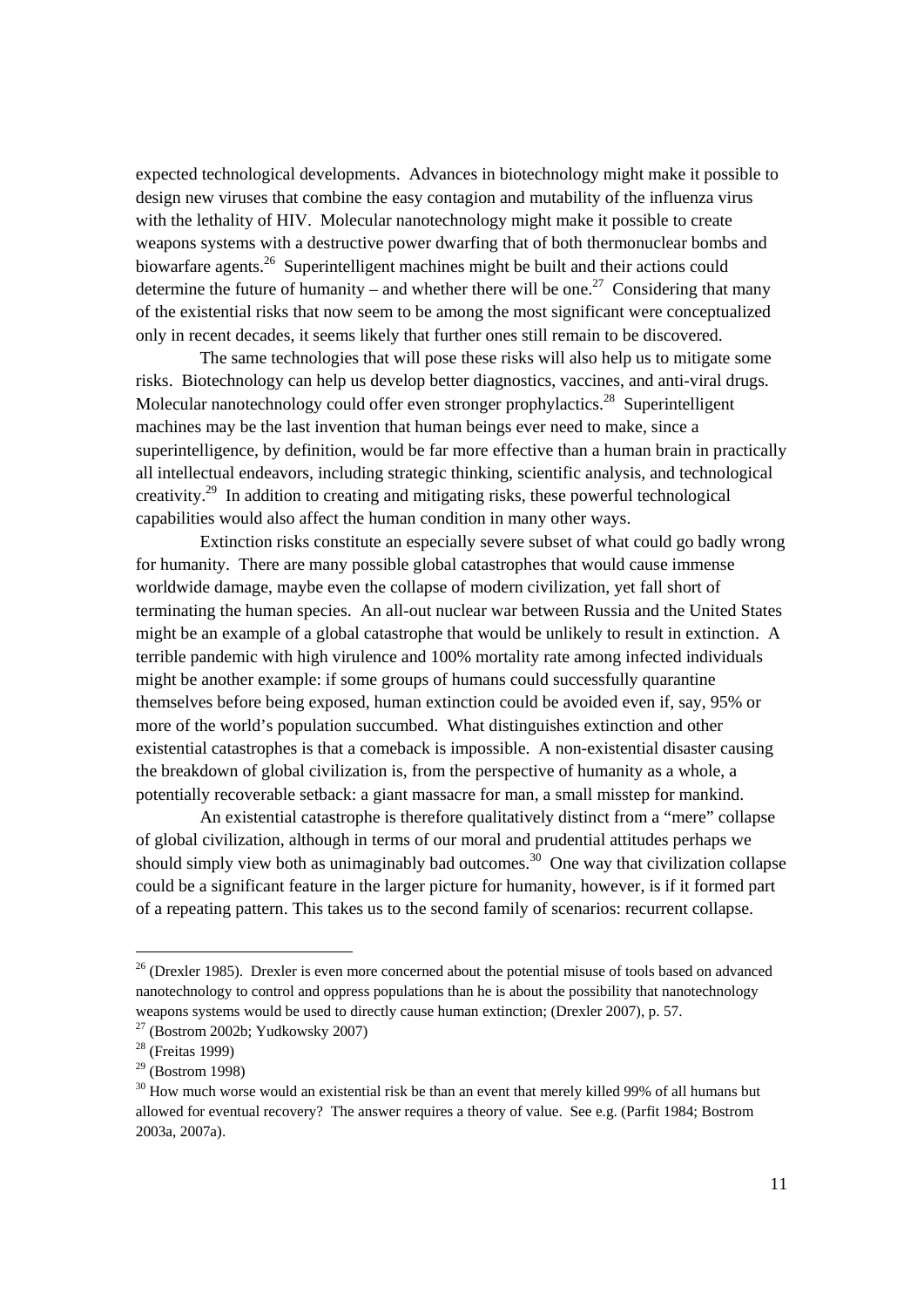#### Recurrent collapse

Environmental threats seem to have displaced nuclear holocaust as the chief specter haunting the public imagination. Current-day pessimists about the future often focus on the environmental problems facing the growing world population, worrying that our wasteful and polluting ways are unsustainable and potentially ruinous to human civilization. The credit for having handed the environmental movement its initial impetus is often given to Rachel Carson, whose book *Silent Spring* (1962) sounded the alarm on pesticides and synthetic chemicals that were being released into the environment with allegedly devastating effects on wildlife and human health.<sup>31</sup> The environmentalist forebodings swelled over the decade. Paul Ehrlich's book *Population Bomb*, and the Club of Rome report *Limits to Growth*, which sold 30 million copies, predicted economic collapse and mass starvation by the eighties or nineties as the results of population growth and resource depletion.<sup>32</sup>

 In recent years, the spotlight of environmental concern has shifted to global climate change. Carbon dioxide and other greenhouse gases are accumulating in the atmosphere, where they are expected to cause a warming of Earth's climate and a concomitant rise in sea water levels. The more recent report by the United Nations' Intergovernmental Panel on Climate Change, which represents the most authoritative assessment of current scientific opinion, attempts to estimate the increase in global mean temperature that would be expected by the end of this century under the assumption that no efforts at mitigation are made. The final estimate is fraught with uncertainty because of uncertainty about what the default rate of emissions of greenhouse gases will be over the century, uncertainty about the climate sensitivity parameter, and uncertainty about other factors. The IPPC therefore expresses its assessment in terms of six different climate scenarios based on different models and different assumptions. The "low" model predicts a mean global warming of  $+1.8\degree C$  (uncertainty range 1.1°C to 2.9°C); the "high" model predicts warming by  $+4.0$ °C (2.4°C to 6.4°C).<sup>33</sup> Estimated sea level rise predicted by these two most extreme scenarios among the six considered is 18 to 38 cm, and 26 to 59 cm, respectively.<sup>34</sup>

While this prognosis might well justify a range of mitigation policies, it is important to maintain a sense of perspective when we are considering the issue from a "future of humanity" point of view. Even the *Stern Review on the Economics of Climate Change*, a report prepared for the British Government which has been criticized by some as overly pessimistic, estimates that under the assumption of business-as-usual with regard to emissions, global warming will reduce welfare by an amount equivalent to a permanent reduction in per capita consumption of between 5 and  $20\%$ <sup>35</sup>. In absolute terms, this would

<sup>31 (</sup>Carson 1962)

<sup>32 (</sup>Ehrlich 1968; Meadows and Club of Rome. 1972)

<sup>33 (</sup>Solomon et al. 2007), p. 749

<sup>34</sup> Ibid, p. 750

<sup>&</sup>lt;sup>35</sup> (Stern and Great Britain Treasury 2006); for references to critiques thereof, see e.g. (Nordhaus 2007; Cox and Vadon 2007).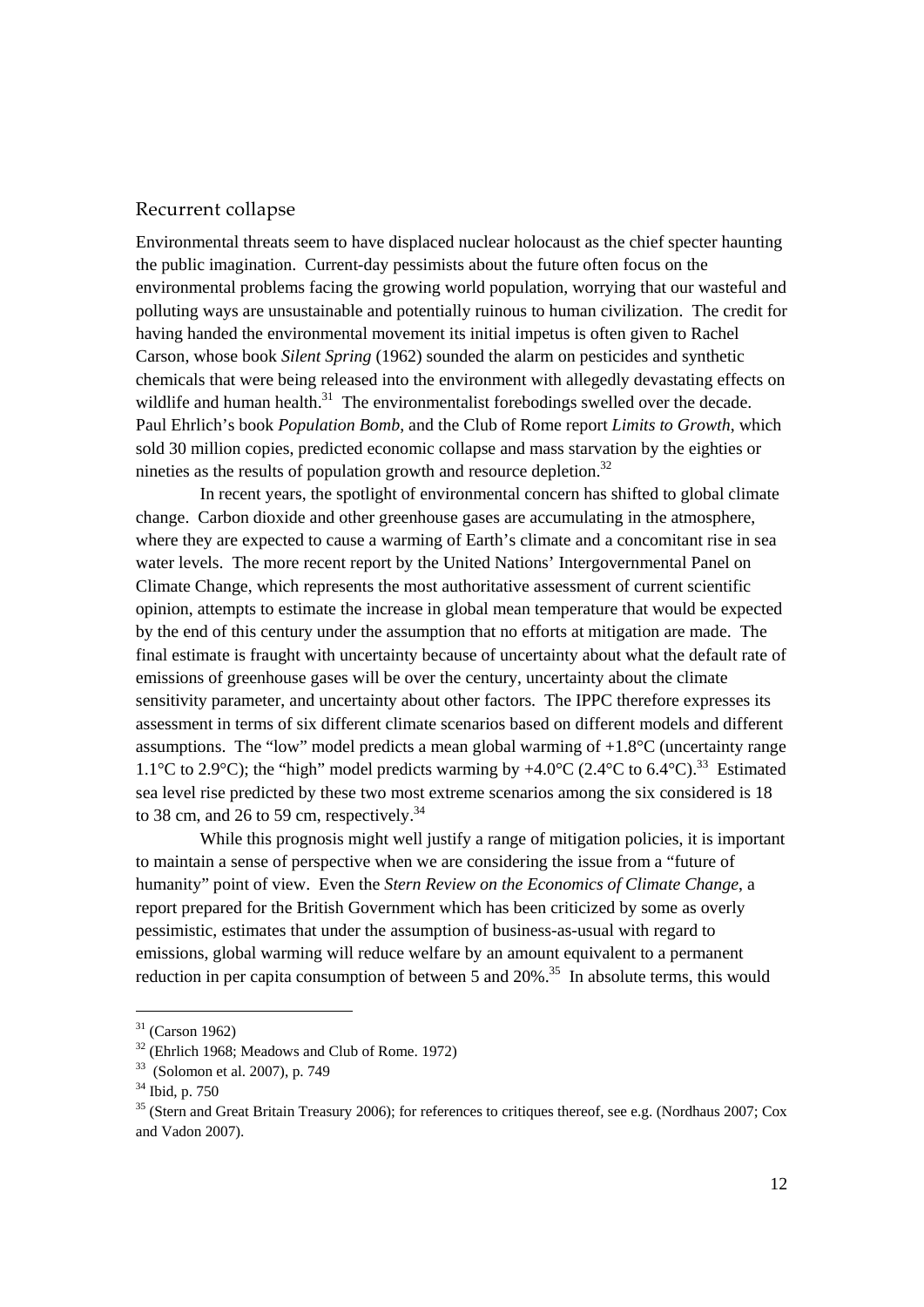be a huge harm. Yet over the course of the twentieth century, world GDP grew by some 3,700%, and per capita world GDP rose by some  $860\%$ <sup>36</sup> It seems safe to say that (absent a radical overhaul of our best current scientific models of the Earth's climate system) whatever negative economic effects global warming will have, they will be completely swamped by other factors that will influence economic growth rates in this century.

 There have been a number of attempts by scholars to explain societal collapse – either as a case study of some particular society, such as Gibbons' classic *Decline and Fall of the Roman Empire* – or else as an attempt to discover failure modes applying more generally.37 Two examples of the latter genre include Joseph Tainter's *Collapse of Complex Societies*, and Jared Diamond's more recent *Collapse: How Societies Choose to Fail or Succeed.* Tainter notes that societies need to secure certain resources such as food, energy, and natural resources in order to sustain their populations.<sup>38</sup> In their attempts to solve this supply problem, societies may grow in complexity – for example, in the form of bureaucracy, infrastructure, social class distinction, military operations, and colonies. At some point, Tainter argues, the marginal returns on these investments in social complexity become unfavorable, and societies that do not manage to scale back when their organizational overheads become too large eventually face collapse.

 Diamond argues that many past cases of societal collapse have involved environmental factors such as deforestation and habitat destruction, soil problems, water management problems, overhunting and overfishing, the effects of introduced species, human population growth, and increased per-capita impact of people.<sup>39</sup> He also suggests four new factors that may contribute to the collapse of present and future societies: human-caused climate change, but also build-up of toxic chemicals in the environment, energy shortages, and the full utilization of the Earth's photosynthetic capacity. Diamond draws attention to the danger of "creeping normalcy", referring to the phenomenon of a slow trend being concealed within noisy fluctuations, so that a detrimental outcome that occurs in small, almost unnoticeable steps may be accepted or come about without resistance even if the same outcome, had it come about in one sudden leap, would have evoked a vigorous response.<sup>40</sup>

 We need to distinguish different classes of scenarios involving societal collapse. First, we may have a merely local collapse: individual societies can collapse, but this is unlikely to have a determining effect on the future of humanity if other advanced societies survive and take up where the failed societies left off. All historical examples of collapse have been of this kind. Second, we might suppose that new kinds of threat (e.g. nuclear holocaust or catastrophic changes in the global environment) or the trend towards globalization and increased interdependence of different parts of the world create a vulnerability to human civilization as a whole. Suppose that a global societal collapse were

<sup>&</sup>lt;sup>36</sup> These numbers, which are of course approximate, are calculated from data presented in (De Long and Olney 2006); see also (De Long 1998).

<sup>37 (</sup>Gibbon and Kitchin 1777)

<sup>38 (</sup>Tainter 1988)

 $39$  (Diamond 2005)

 $40$  Ibid., p. 425.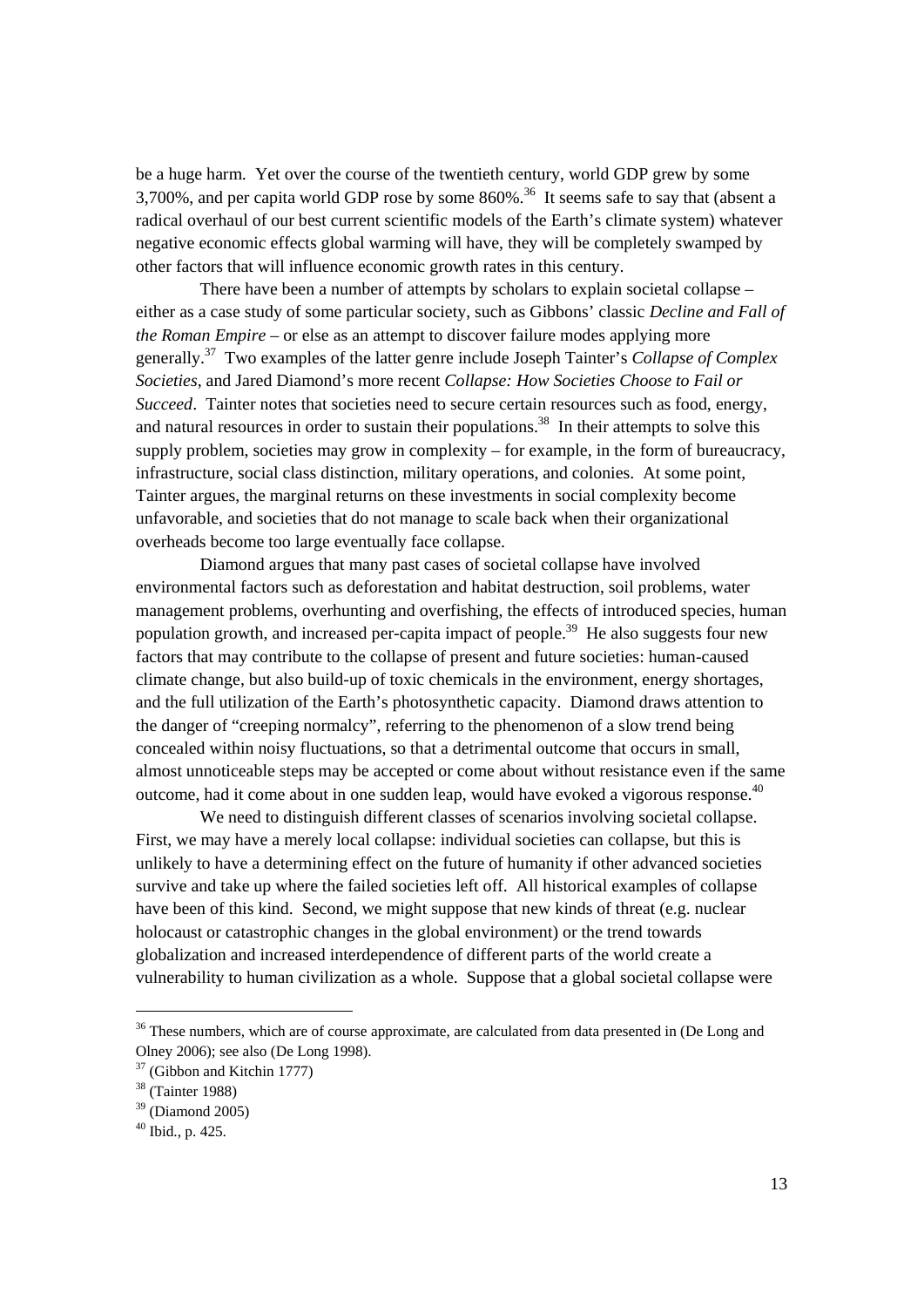to occur. What happens next? If the collapse is of such a nature that a new advanced global civilization can *never* be rebuilt, the outcome would qualify as an existential disaster. However, it is hard to think of a plausible collapse which the human species survives but which nevertheless makes it permanently impossible to rebuild civilization. Supposing, therefore, that a new technologically advanced civilization is eventually rebuilt, what is the fate of this resurgent civilization? Again, there are two possibilities. The new civilization might avoid collapse; and in the following two sections we will examine what could happen to such a sustainable global civilization. Alternatively, the new civilization collapses again, and the cycle repeats. If eventually a sustainable civilization arises, we reach the kind of scenario that the following sections will discuss. If instead one of the collapses leads to extinction, then we have the kind of scenario that was discussed in the previous section. The remaining case is that we face a cycle of indefinitely repeating collapse and regeneration (see figure 1).



Figure 1: Schematic of two types of scenario for the future of humanity. One line illustrates an annihilation scenario in which the human species is destroyed a short while (perhaps a few decades) after the present time. The other line illustrates a recurrent collapse scenario, in which human civilization occilates indefinitely within the range of technological development characteristic of a human condition. (The y-axis is not an index of value; "up" is not necessarily "better".)

 While there are many conceivable explanations for why an advanced society might collapse, only a subset of these explanations could plausibly account for an unending pattern of collapse and regeneration. An explanation for such a cycle could not rely on some contingent factor that would apply to only some advanced civilizations and not others, or to a factor that an advanced civilization would have a realistic chance of counteracting; for if such a factor were responsible, one would expect that the collapse-regeneration pattern would at some point be broken when the right circumstances finally enabled an advanced civilization to overcome the obstacles to sustainability. Yet at the same time, the postulated cause for collapse could not be so powerful as to cause the extinction of the human species.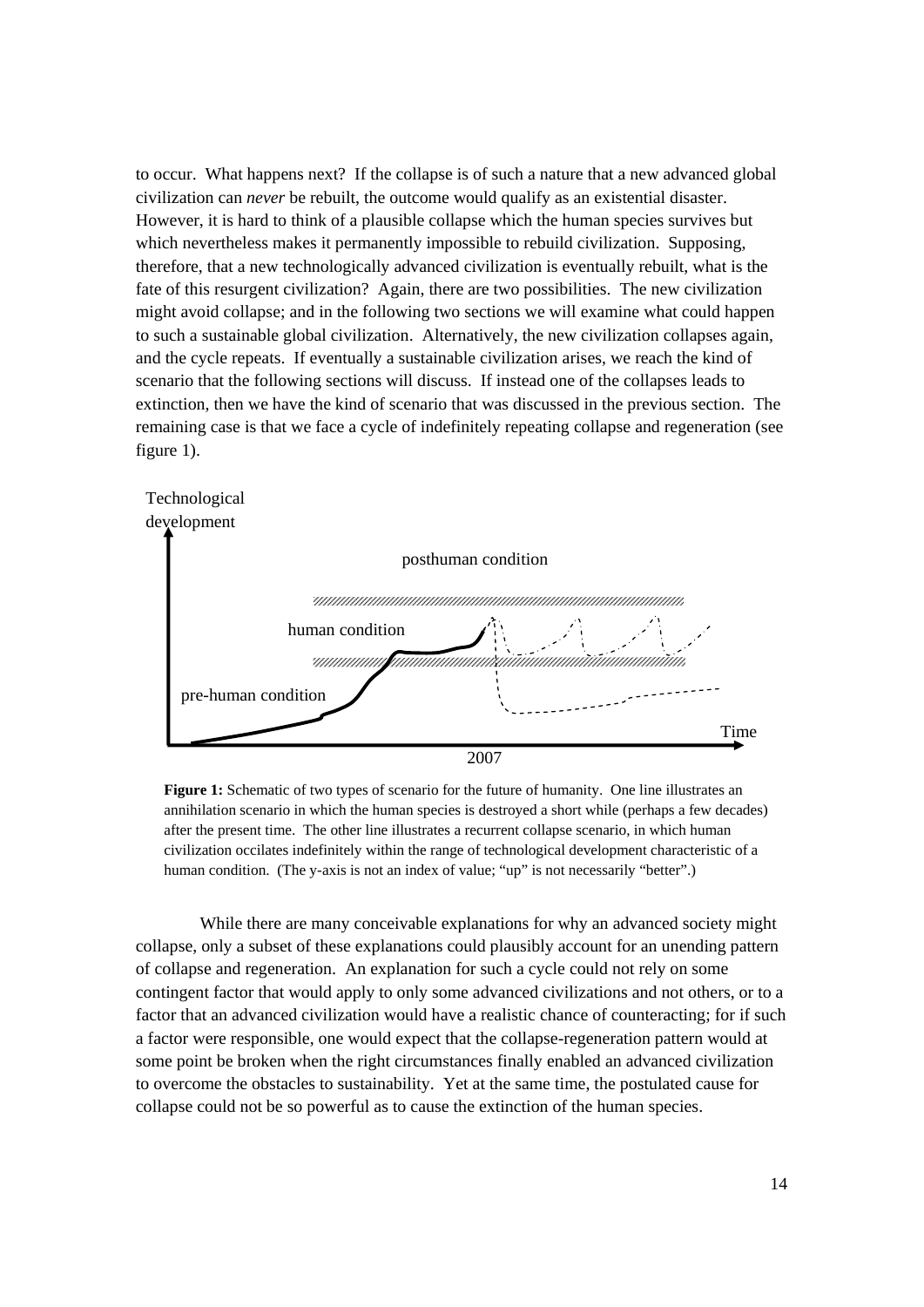A recurrent collapse scenario consequently requires a carefully calibrated homeostatic mechanism that keeps the level of civilization confined within a relatively narrow interval, as illustrated in figure 1. Even if humanity were to spend many millennia on such an oscillating trajectory, one might expect that eventually this phase would end, resulting in either the permanent destruction of humankind, or the rise of a stable sustainable global civilization, or the transformation of the human condition into a new "posthuman" condition. We turn now to the second of these possibilities, that the human condition will reach a kind of stasis, either immediately or after undergoing one of more cycles of collapseregeneration.

#### Plateau

Figure 2 depicts two possible trajectories, one representing an increase followed by a permanent plateau, the other representing stasis at (or close to) the current status quo.

 The static view is implausible. It would imply that we have recently arrived at the final human condition even at a time when change is exceptionally rapid: "What we do know," writes distinguished historian of technology Vaclav Smil, "is that the past six generations have amounted to the most rapid and the most profound change our species has experienced in its 5,000 years of recorded history."<sup>41</sup> The static view would also imply a radical break with several long-established trends. If the world economy continues to grow at the same pace as in the last half century, then by 2050 the world will be seven times richer than it is today. World population is predicted to increase to just over 9 billion in 2050, so average wealth would also increase dramatically.<sup>42</sup> Extrapolating further, by 2100 the world would be almost 50 times richer than today. A single modest-sized country might then have as much wealth as the entire world has at the present. Over the course of human history, the doubling time of the world economy has been drastically reduced on several occasions, such as in the agricultural transition and the Industrial Revolution. Should another such transition should occur in this century, the world economy might be several orders of magnitudes larger by the end of the century.<sup>43</sup>

l

 $41$  (Smil 2006), p. 311.

<sup>&</sup>lt;sup>42</sup> (United Nations Population\_Division 2004)

<sup>43 (</sup>Hanson 2000)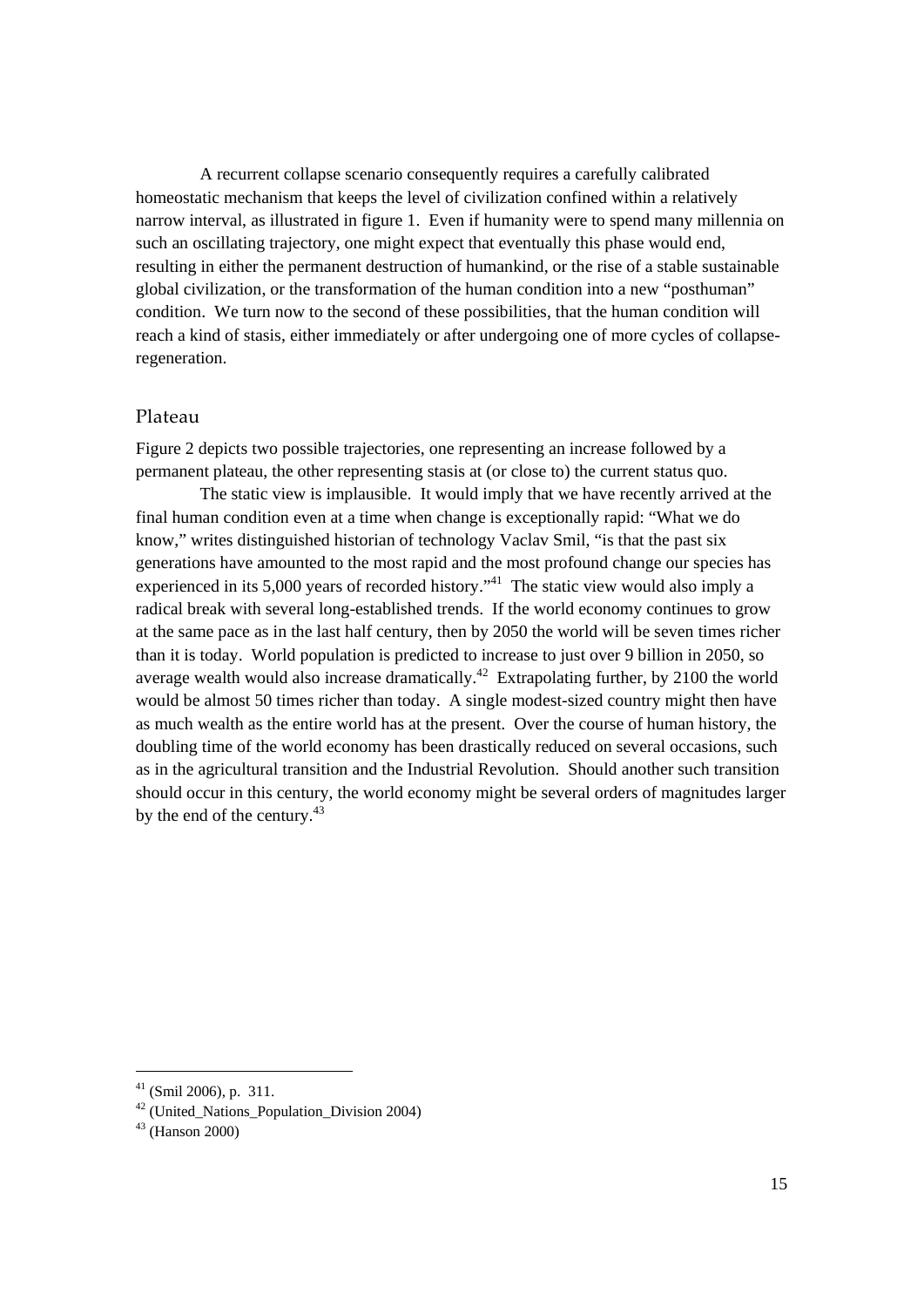

Figure 2: Two trajectories: increase followed by plateau; or stasis at close to the current level.

 Another reason for assigning a low probability to the static view is that we can foresee various specific technological advances that will give humans important new capacities. Virtual reality environments will constitute an expanding fraction of our experience. The capability of recording, surveillance, biometrics, and data mining technologies will grow, making it increasingly feasible to keep track of where people go, whom they meet, what they do, and what goes on inside their bodies.<sup>44</sup>

 Among the most important potential developments are ones that would enable us to alter our biology directly through technological means.<sup>45</sup> Such interventions could affect us more profoundly than modification of beliefs, habits, culture, and education. If we learn to control the biochemical processes of human senescence, healthy lifespan could be radically prolonged. A person with the age-specific mortality of a 20-year-old would have a life expectancy of about a thousand years. The ancient but hitherto mostly futile quest for happiness could meet with success if scientists could develop safe and effective methods of controlling the brain circuitry responsible for subjective well-being.<sup>46</sup> Drugs and other neurotechnologies could make it increasingly feasible for users to shape themselves into the kind of people they want to be by adjusting their personality, emotional character, mental energy, romantic attachments, and moral character.<sup>47</sup> Cognitive enhancements might deepen our intellectual lives.48

<sup>44 (</sup>Brin 1998)

<sup>45 (</sup>Bostrom 2005, 2007c)

<sup>46 (</sup>Pearce 2004)

<sup>47 (</sup>Pearce 2004)

<sup>48 (</sup>Bostrom and Ord 2006; Bostrom and Sandberg 2007)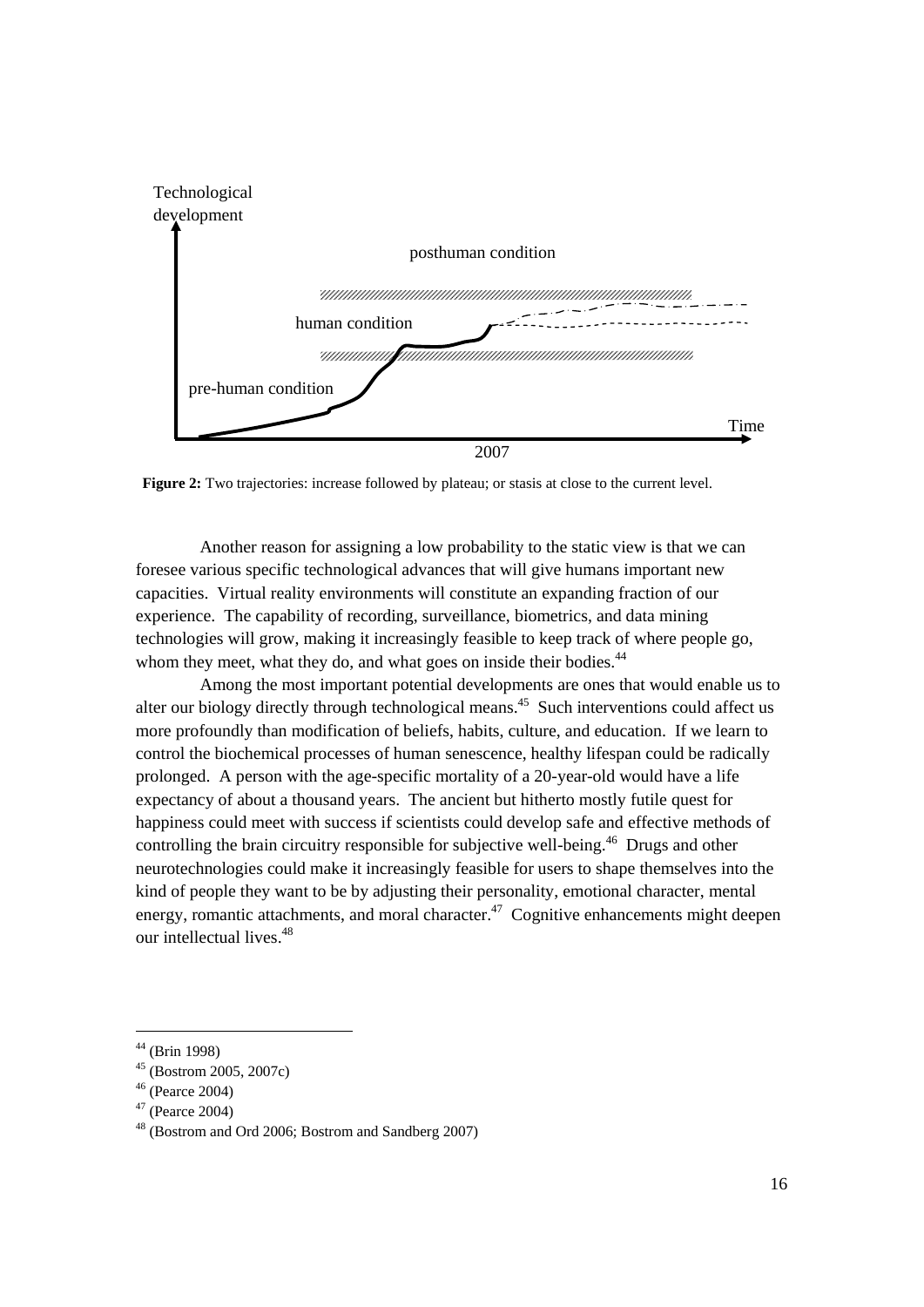Nanotechnology will have wide-ranging consequences for manufacturing, medicine, and computing.49 Machine intelligence, to be discussed further in the next section, is another potential revolutionary technology. Institutional innovations such as prediction markets might improve the capability of human groups to forecast future developments, and other technological or institutional developments might lead to new ways for humans to organize more effectively.<sup>50</sup> The impacts of these and other technological developments on the character of human lives are difficult to predict, but that they will have such impacts seems a safe bet.

 Those who believe that developments such as those listed will not occur should consider whether their skepticism is really about ultimate feasibility or merely about timescales. Some of these technologies will be difficult to develop. Does that give us reason to think that they will never be developed? Not even in 50 years? 200 years? 10,000 years? Looking back, developments such as language, agriculture, and perhaps the Industrial Revolution may be said to have significantly changed the human condition. There are at least a thousand times more of us now; and with current world average life expectancy at 67 years, we live perhaps three times longer than our Pleistocene ancestors. The mental life of human beings has been transformed by developments such as language, literacy, urbanization, division of labor, industrialization, science, communications, transport, and media technology.

 The other trajectory in figure 2 represents scenarios in which technological capability continues to grow significantly beyond the current level before leveling off below the level at which a fundamental alteration of the human condition would occur. This trajectory avoids the implausibility of postulating that we have just now reached a permanent plateau of technological development. Nevertheless, it does propose that a permanent plateau will be reached not radically far above the current level. We must ask what could cause technological development to level off at that stage.

 One conceptual possibility is that development beyond this level is impossible because of limitation imposed by fundamental natural laws. It appears, however, that the physical laws of our universe permit forms of organization that would qualify as a posthuman condition (to be discussed further in the next section). Moreover, there appears to be no fundamental obstacle to the development of technologies that would make it possible to build such forms of organization.<sup>51</sup> Physical impossibility, therefore, is not a plausible explanation for why we should end up on either of the trajectories depicted in figure 2.

 Another potential explanation is that while theoretically possible, a posthuman condition is just too difficult to attain for humanity ever to be able to get there. For this explanation to work, the difficulty would have to be of a certain kind. If the difficulty consisted merely of there being a large number of technologically challenging steps that

 $49$  Molecular nanotechnology (aka molecular manufacturing, or machine-phase nanotechnology) is one area where a considerable amount of "theoretically applied science" has been done, although this has not yet resulted in a consensus about the feasibility of this anticipated technology; see e.g. (Drexler 1992). 50 (Hanson 1995; Wolfers and Zitzewitz 2004)

<sup>51</sup> See e.g. (Bostrom 2003b; Moravec 1999; Drexler 1985; Kurzweil 2005)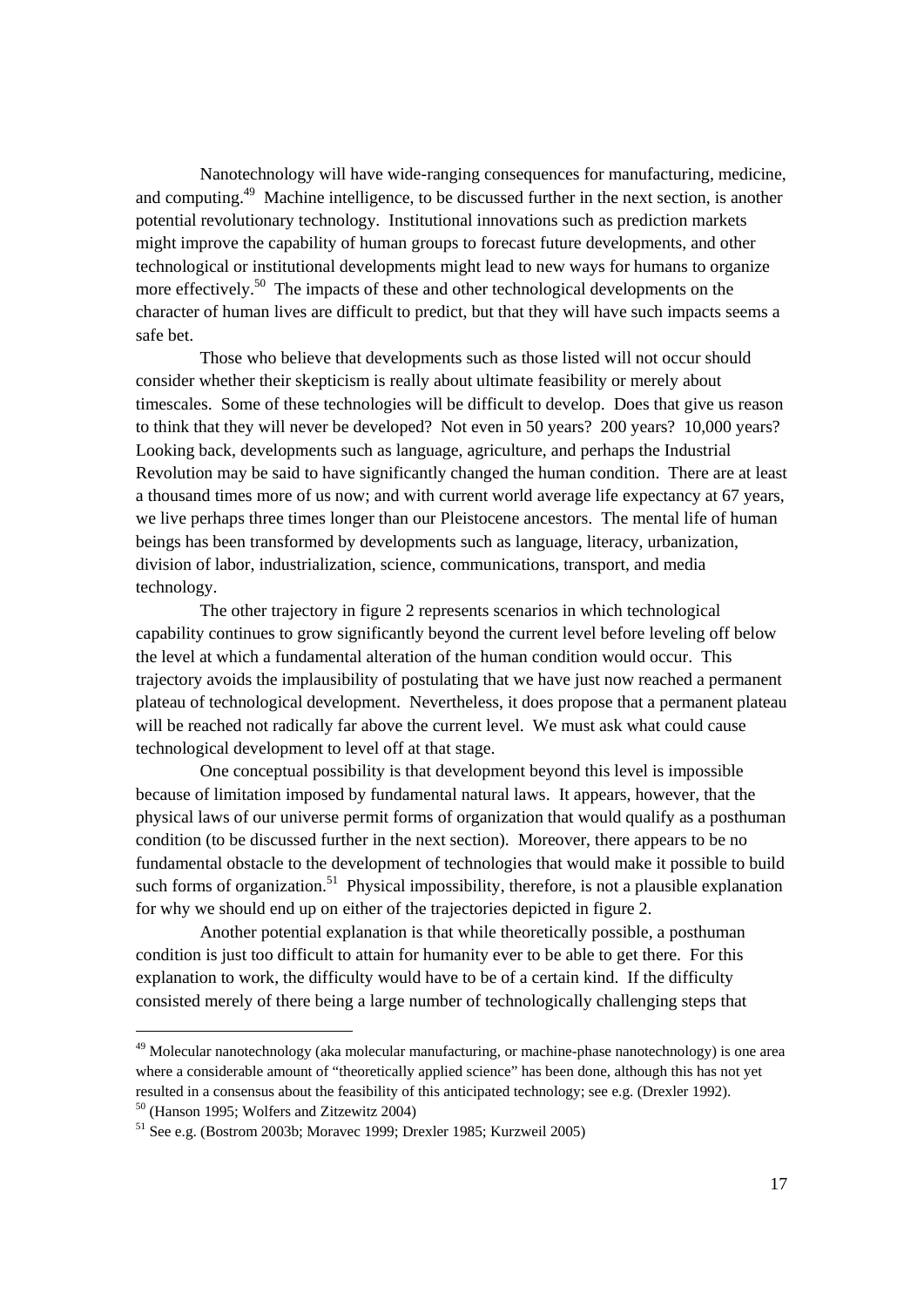would be required to reach the destination, then the argument would at best suggest that it will take a long time to get there, not that we never will. Provided the challenge can be divided into a sequence of individually feasible steps, it would seem that humanity could eventually solve the challenge given enough time. Since at this point we are not so concerned with timescales, it does not appear that technological difficulty of this kind would make any of the trajectories in figure 2 a plausible scenario for the future of humanity.

 In order for technological difficulty to account for one of the trajectories in figure 2, the difficulty would have to be of a sort that is not reducible to a long sequence of individually feasible steps. If all the pathways to a posthuman condition required technological capabilities that could be attained only by building enormously complex, errorintolerant systems of a kind which could not be created by trial-and-error or by assembling components that could be separately tested and debugged, then the technological difficulty argument would have legs to stand on. Charles Perrow argued in *Normal Accidents* that efforts to make complex systems safer often backfire because the added safety mechanisms bring with them additional complexity which creates additional opportunities for things to go wrong when parts and processes interact in unexpected ways.<sup>52</sup> For example, increasing the number of security personnel on a site can increase the "insider threat", the risk that at least one person on the inside can be recruited by would-be attackers.<sup>53</sup> Along similar lines, Jaron Lanier has argued that software development has run into a kind of complexity barrier.<sup>54</sup> An informal argument of this kind has also been made against the feasibility of molecular manufacturing.55

 Each of these arguments about complexity barriers is problematic. And in order to have an explanation for why humanity's technological development should level off before a posthuman condition is reached, it is not sufficient to show that *some* technologies run into insuperable complexity barriers. Rather, it would have to be shown that *all* technologies that would enable a posthuman condition (biotechnology, nanotechnology, artificial intelligence, etc.) will be blocked by such barriers. That seems an unlikely proposition. Alternatively, one might try to build an argument based on complexity barriers for social organization in general rather than for particular technologies – perhaps something akin to Tainter's explanation of past cases of societal collapse, mentioned in the previous section. In order to produce the trajectories in figure 2, however, the explanation would have to be modified to allow for stagnation and plateauing rather than collapse. One problem with this hypothesis is that it is unclear that the development of the technologies requisite to reach a posthuman condition would necessarily require a significant increase in the complexity of social organization beyond its present level.

 A third possible explanation is that even if a posthuman condition is both theoretically possible and practically feasible, humanity might "decide" not to pursue technological development beyond a certain level. One could imagine systems, institutions,

<sup>52 (</sup>Perrow 1984)

<sup>53</sup> See e.g. (Sagan 2004).

<sup>54 (</sup>Lanier 2000)

 $55$  (Burkhead 1999)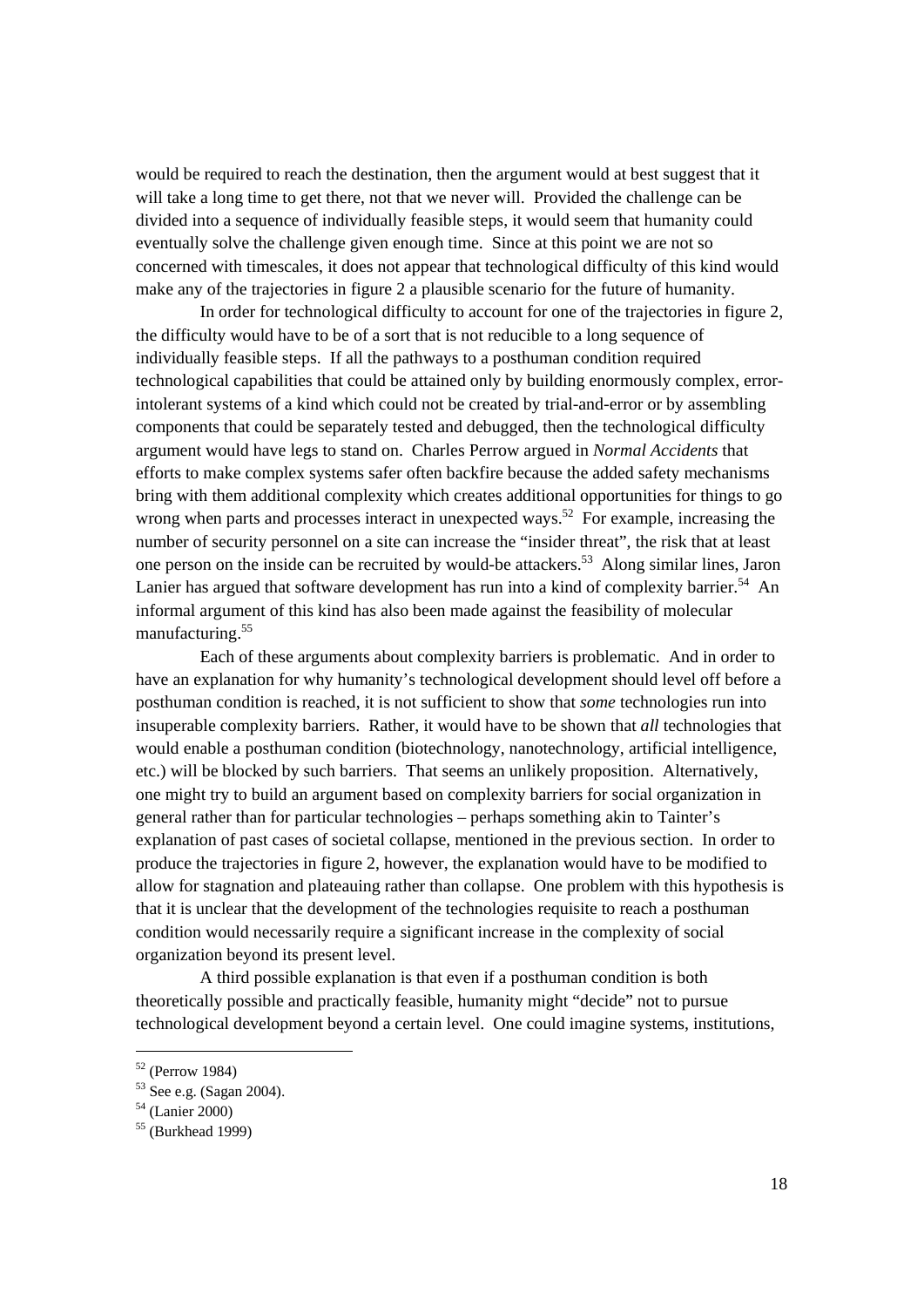or attitudes emerging which would have the effect of blocking further development, whether by design or as an unintended consequence. Yet an explanation rooted in unwillingness for technological advancement would have to overcome several challenges. First, how does enough unwillingness arise to overcome what at the present appears like an inexorable process of technological innovation and scientific research? Second, how does a decision to relinquish development get implemented globally in a way that leaves no country and no underground movement able to continue technological research? Third, how does the policy of relinquishment avoid being overturned, even on timescales extending over tens of thousands of years and beyond? Relinquishment would have to be global and permanent in order to account for a trajectory like one of those represented in figure 2. A fourth difficulty emerges out of the three already mentioned: the explanation for how the aversion to technological advancement arises, how it gets universally implemented, and how it attains permanence, would have to avoid postulating causes that in themselves would usher in a posthuman condition. For example, if the explanation postulated that powerful new mindcontrol technologies would be deployed globally to change people's motivation, or that an intensive global surveillance system would be put in place and used to manipulate the direction of human development along a predetermined path, one would have to wonder whether these interventions, or their knock-on effects on society, culture, and politics, would not themselves alter the human condition in sufficiently fundamental ways that the resulting condition would qualify as posthuman.

 To argue that stasis and plateau are relatively unlikely scenarios is not inconsistent with maintaining that *some aspects* of the human condition will remain unchanged. For example, Francis Fukuyama argued in *The End of History and the Last Man* that the endpoint of mankind's ideological evolution has essentially been reached with the end of the Cold War.<sup>56</sup> Fukuyama suggested that Western liberal democracy is the final form of human government, and that while it would take some time for this ideology to become completely universalized, secular free-market democracy will in the long term become more and more prevalent. In his more recent book *Our Posthuman Future*, he adds an important qualification to his earlier thesis, namely that direct technological modification of human nature could undermine the foundations of liberal democracy.<sup>57</sup> But be that as it may, the thesis that liberal democracy (or any other political structure) is the final form of government is consistent with the thesis that the general condition for intelligent Earth-originating life will not remain a *human* condition for the indefinite future.

# Posthumanity

An explication of what has been referred to as "posthuman condition" is overdue. In this paper, the term is used to refer to a condition which has at least one of the following characteristics:

<sup>56 (</sup>Fukuyama 1992)

<sup>57 (</sup>Fukuyama 2002)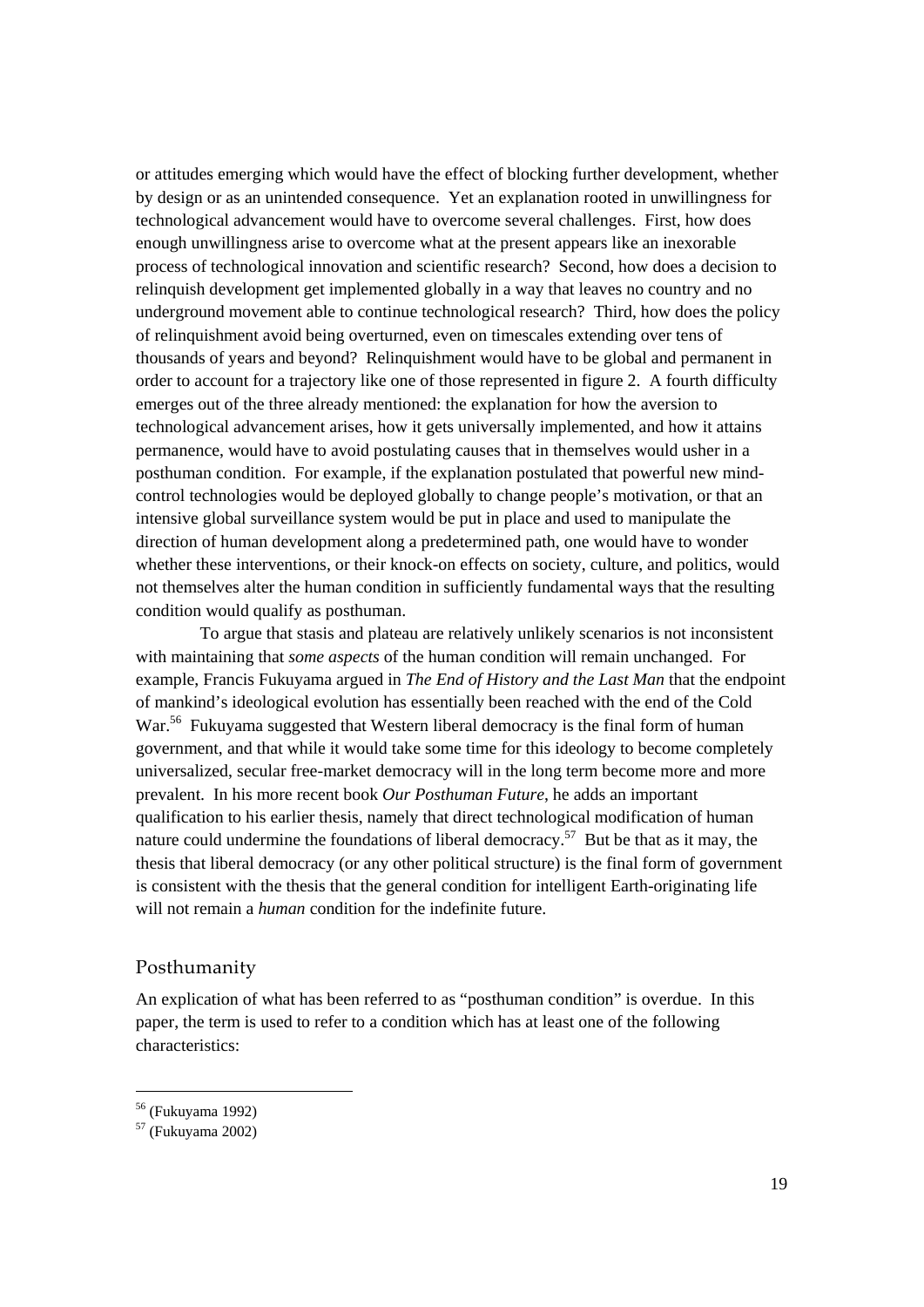- Population greater than 1 trillion persons
- Life expectancy greater than 500 years
- Large fraction of the population has cognitive capacities more than two standard deviations above the current human maximum
- Near-complete control over the sensory input, for the majority of people for most of the time
- Human psychological suffering becoming rare occurrence
- Any change of magnitude or profundity comparable to that of one of the above

This definition's vagueness and arbitrariness may perhaps be excused on grounds that the rest of this paper is at least equally schematic. In contrast to some other explications of "posthumanity", the one above does not require direct modification of human nature.<sup>58</sup> This is because the relevant concept for the present discussion is that of a level of technological or economic development that would involve a radical change in the human condition, whether the change was wrought by biological enhancement or other causes.



Figure 3: A singularity scenario, and a more incremental ascent into a posthuman condition.

 The two dashed lines in figure 3 differ in steepness. One of them depicts slow gradual growth that in the fullness of time rises into the posthuman level and beyond. The other depicts a period of extremely rapid growth in which humanity abruptly transitions into a posthuman condition. This latter possibility can be referred to as *the singularity hypothesis*. 59 Proponents of the singularity hypothesis usually believe not only that a period of extremely rapid technological development will usher in posthumanity suddenly, but also

<sup>58</sup> E.g. (Bostrom 2003b, 2007c)

<sup>&</sup>lt;sup>59</sup> "Singularity" is to be interpreted here not in its strict mathematical meaning but as suggesting extreme abruptness. There is no claim that any of the quantities involved would become literally infinite or undefined.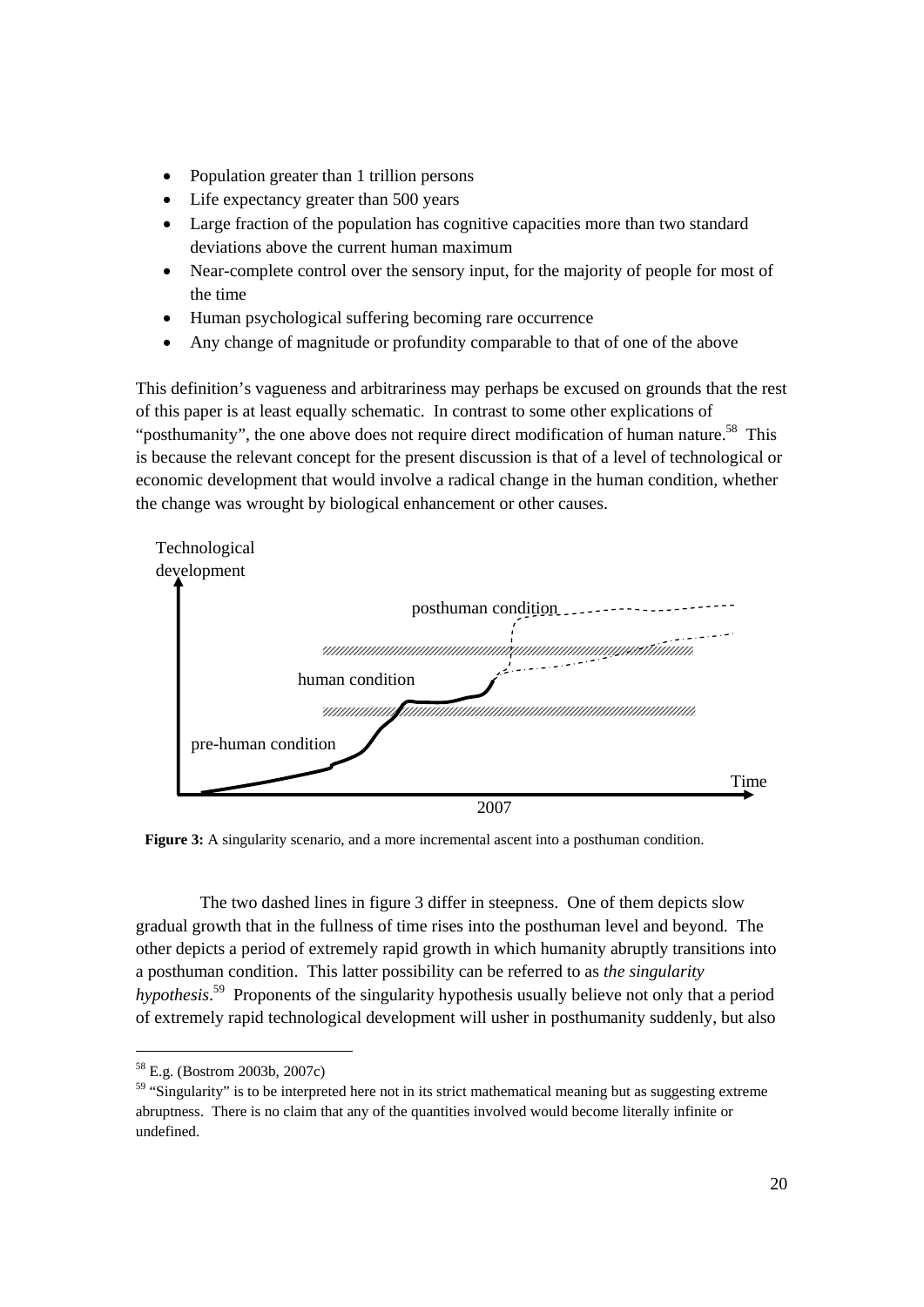that this transition will take place soon – within a few decades. Logically, these two contentions are quite distinct.

 In 1958, Stanislaw Ulam, a Polish-born American mathematician, referring to a meeting with John von Neumann, wrote:

One conversation centered on the ever accelerating progress of technology and changes in the mode of human life, which gives the appearance of approaching some essential singularity in the history of the race beyond which human affairs, as we know them, could not continue.<sup>60</sup>

The idea of a technological singularity tied specifically to artificial intelligence was perhaps first clearly articulated by the statistician I. J. Good in 1965:

Let an ultraintelligent machine be defined as a machine that can far surpass all the intellectual activities of any man however clever. Since the design of machines is one of these intellectual activities, an ultraintelligent machine could design even better machines; there would then unquestionably be an 'intelligence explosion,' and the intelligence of man would be left far behind. Thus the first ultraintelligent machine is the *last* invention that man need ever make… It is more probable than not that, within the twentieth century, an ultraintelligent machine will be built...<sup>61</sup>

Mathematician and science fiction writer Vernor Vinge elaborated on this idea in his 1993 essay *The Coming Technological Singularity*, adjusting the timing of Good's prediction:

Within thirty years, we will have the technological means to create superhuman intelligence. Shortly thereafter, the human era will be ended. $62$ 

Vinge considered several possible avenues to superintelligence, including AI in individual machines or computer networks, computer/human interfaces, and biological improvement of the natural human intellect. An important part of both Good's and Vinge's reasoning is the idea of a strong positive feedback-loop as increases in intelligence lead to increased ability to make additional progress in intelligence-increasing technologies. ("Intelligence" could here be understood as a general rubric for all those mental faculties that are relevant for developing new technologies, thus including for example creativity, work capacity, and the ability to write a persuasive case for funding.)

 Skeptics of the singularity hypothesis can object that while *ceteris paribus* greater intelligence would lead to faster technological progress, there is an additional factor at play which may slow things down, namely that the easiest improvements will be made first, and that after the low-hanging fruits have all been picked, each subsequent improvement will be

l

 $60$  (Ulam 1958)

 $61$  (Good 1965)

 $62$  (Vinge 1993)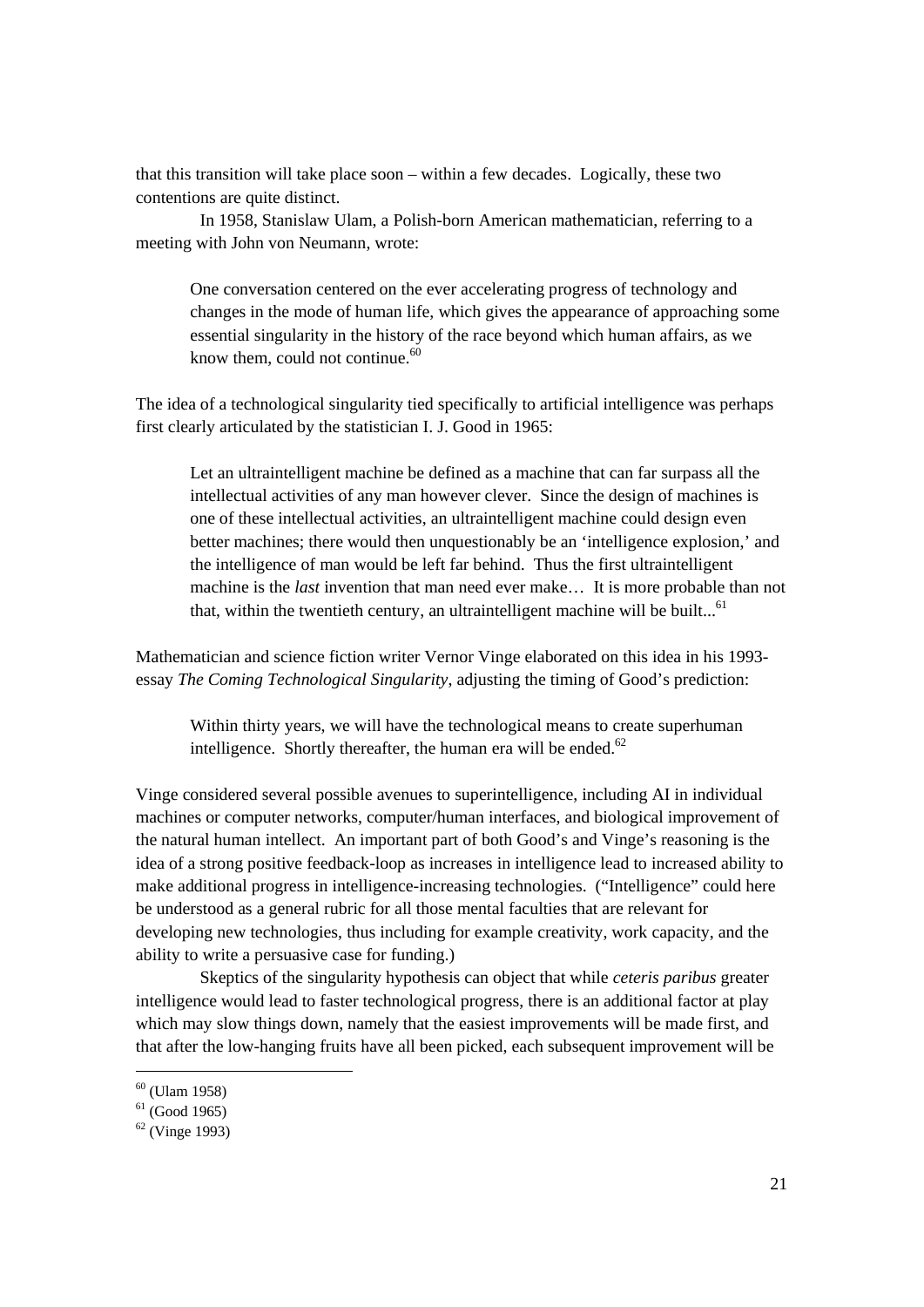more difficult and require a greater amount of intellectual capability and labor to achieve. The mere existence of positive feedback, therefore, is not sufficient to establish that an intelligence explosion would occur once intelligence reaches some critical magnitude.

 To assess the singularity hypothesis one must consider more carefully what kinds of intelligence-increasing interventions might be feasible and how closely stacked these interventions are in terms of their difficulty. Only if intelligence growth could exceed the growth in difficulty level for each subsequent improvement could there be a singularity. The period of rapid intelligence growth would also have to last long enough to usher in a posthuman era before running out of steam.

 It might be easiest to assess the prospect for an intelligence explosion if we focus on the possibility of quantitative rather than qualitative improvements in intelligence. One interesting pathway to greater intelligence illustrating such quantitative growth – and one that Vinge did not discuss – is uploading.

 Uploading refers to the use of technology to transfer a human mind to a computer. This would involve the following steps: First, create a sufficiently detailed scan of a particular human brain, perhaps by feeding vitrified brain tissue into an array of powerful microscopes for automatic slicing and scanning. Second, from this scanning data, use automatic image processing to reconstruct the 3-dimensional neuronal network that implemented cognition in the original brain, and combine this map with neurocomputational models of the different types of neurons contained in the network. Third, emulate the whole computational structure on a powerful supercomputer (or cluster). If successful, the procedure would a qualitative reproduction of the original mind, with memory and personality intact, onto a computer where it would now exist as software.63 This mind could either inhabit a robotic body or live in virtual reality. In determining the prerequisites for uploading, a tradeoff exists between the power of the scanning and simulation technology, on the one hand, and the degree of neuroscience insight on the other. The worse the resolution of the scan, and the lower the computing power available to simulate functionally possibly irrelevant features, the more scientific insight would be needed to make the procedure work. Conversely, with sufficiently advanced scanning technology and enough computing power, it might be possible to brute-force an upload even with fairly limited understanding of how the brain works – perhaps a level of understanding representing merely an incremental advance over the current state of the art.

 One obvious consequence of uploading is that many copies could be created of one uploaded mind. The limiting resource is computing power to store and run the upload minds. If enough computing hardware already exists or could rapidly be built, the upload population could undergo explosive growth: the replication time of an upload need be no longer than the time it takes to make a copy of a big piece of software, perhaps minutes or hours – a vast speed-up compared to biological human replication. And the upload replica would be an

 $63$  I use the term "qualitative reproduction" advisedly, in order to sidestep the philosophical questions of whether the original mind could be quantitatively the same mind as the upload, and whether the uploaded person could survive the procedure and continue to live as an upload. The relevance of uploading to the present argument does not depend on the answers to these questions.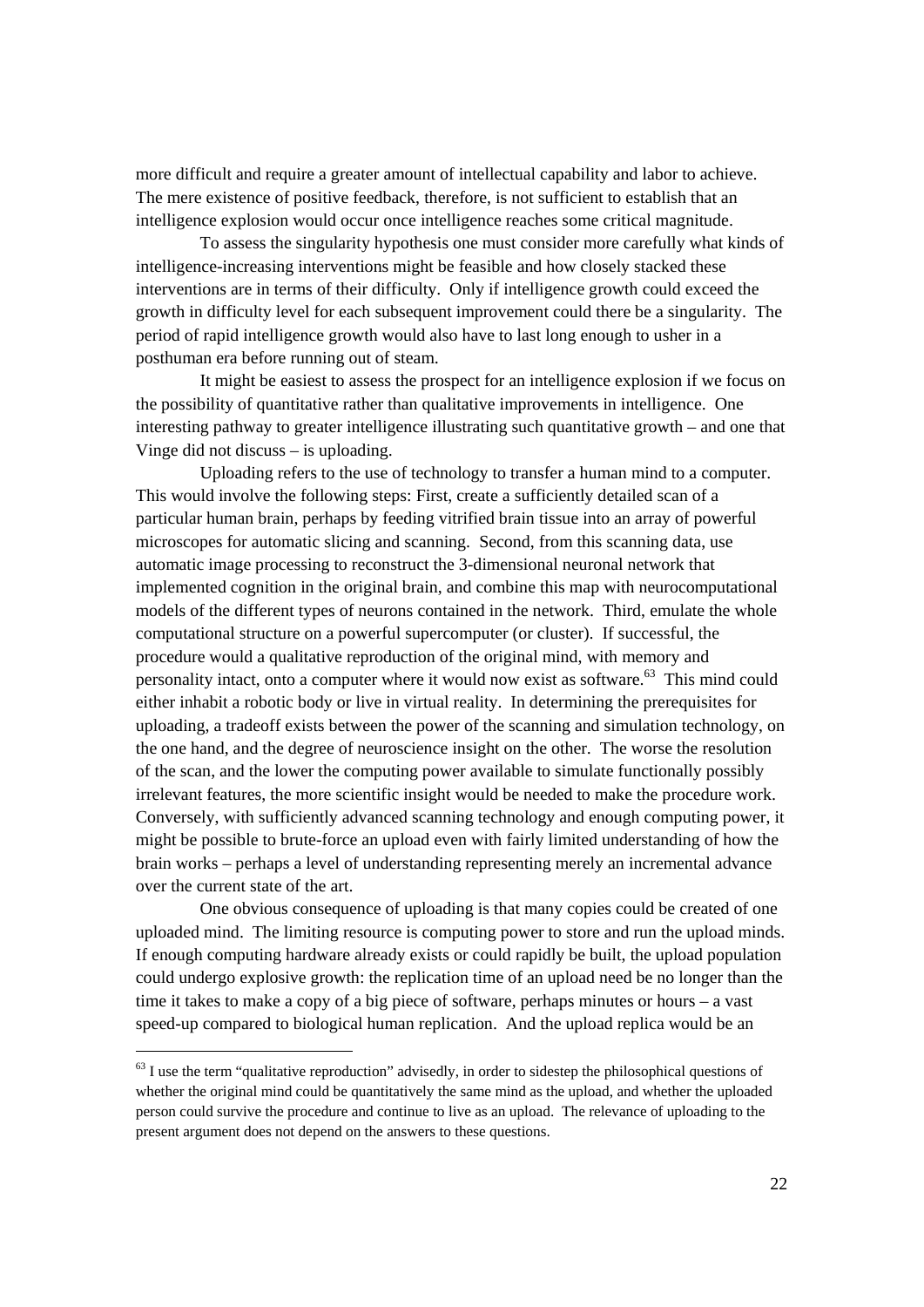exact copy, possessing from birth all the skills and knowledge of the original. This could result in rapidly exponential growth in the supply of highly skilled labor.<sup>64</sup> Additional acceleration is likely to result from improvements in the computational efficiency of the algorithms used to run the uploaded minds. Such improvements would make it possible to create faster-thinking uploads, running perhaps at speeds thousands or millions times that of an organic brain.

 If uploading is technologically feasible, therefore, a singularity scenario involving an intelligence explosion and very rapid change seems realistic based only on the possibility of quantitative growth in machine intelligence.<sup>65</sup> The harder-to-evaluate prospect of qualitative improvements adds some further credence to the singularity hypothesis.<sup>66</sup>

 Uploading would almost certainly produce a condition that would qualify as "posthuman" in this paper's terminology, for example on grounds of population size, control of sensory input, and life expectancy. (A human upload could have an indefinitely long lifespan as it would not be subject to biological senescence, and periodic backup copies could be created for additional security.) Further changes would likely follow swiftly from the productivity growth brought about by the population expansion. These further changes may include qualitative improvements in the intelligence of uploads, other machine intelligences, and remaining biological human beings.<sup>67</sup>

 Inventor and futurist Ray Kurzweil has argued for the singularity hypothesis on somewhat different grounds. His most recent book, *The Singularity is Near*, is an update of his earlier writings.<sup>68</sup> It covers a vast range of ancillary topics related to radical future technological prospects, but its central theme is an attempt to demonstrate "the law of accelerating returns", which manifests itself as exponential technological progress. Kurzweil plots progress in a variety of areas, including computing, communications, and biotechnology, and in each case finds a pattern similar to Moore's law for microchips: performance grows as an exponential with a short doubling time (typically a couple of years). Extrapolating these trend lines, Kurzweil infers that a technological singularly is due around

 $64$  (Hanson 1994). Absent regulation, this would lead to a precipitous drop in wages.

 $65$  The antecedent of the conditional ("if uploading is technologically feasible  $-$ ") includes, of course, assumptions of a metaphysical nature, such as the assumption that a computer could in principle manifest the same level of intelligence as a biological human brain. However, in order to see that uploading would have wide-ranging practical ramifications, it is not necessary to assume that uploads would have qualia or subjective conscious experiences. The question of upload qualia would be important, though, in assessing the meaning and value of scenarios in which a significant percentage of the population of intelligent beings are machine-based.

<sup>&</sup>lt;sup>66</sup> To say something more definite about the probability of a singularity, we would at this stage of the analysis have to settle on a more unambiguous definition of the term.

 $67$  The distinction between quantitative and qualitative improvements may blur in this context. When I suggest that qualitative changes might occur, I am not referring to a strict mathematical concept like Turing computability, but to a looser idea of an improvement in intelligence that is not aptly characterized as a mere speed-up.

 $68$  (Kurzweil 2005)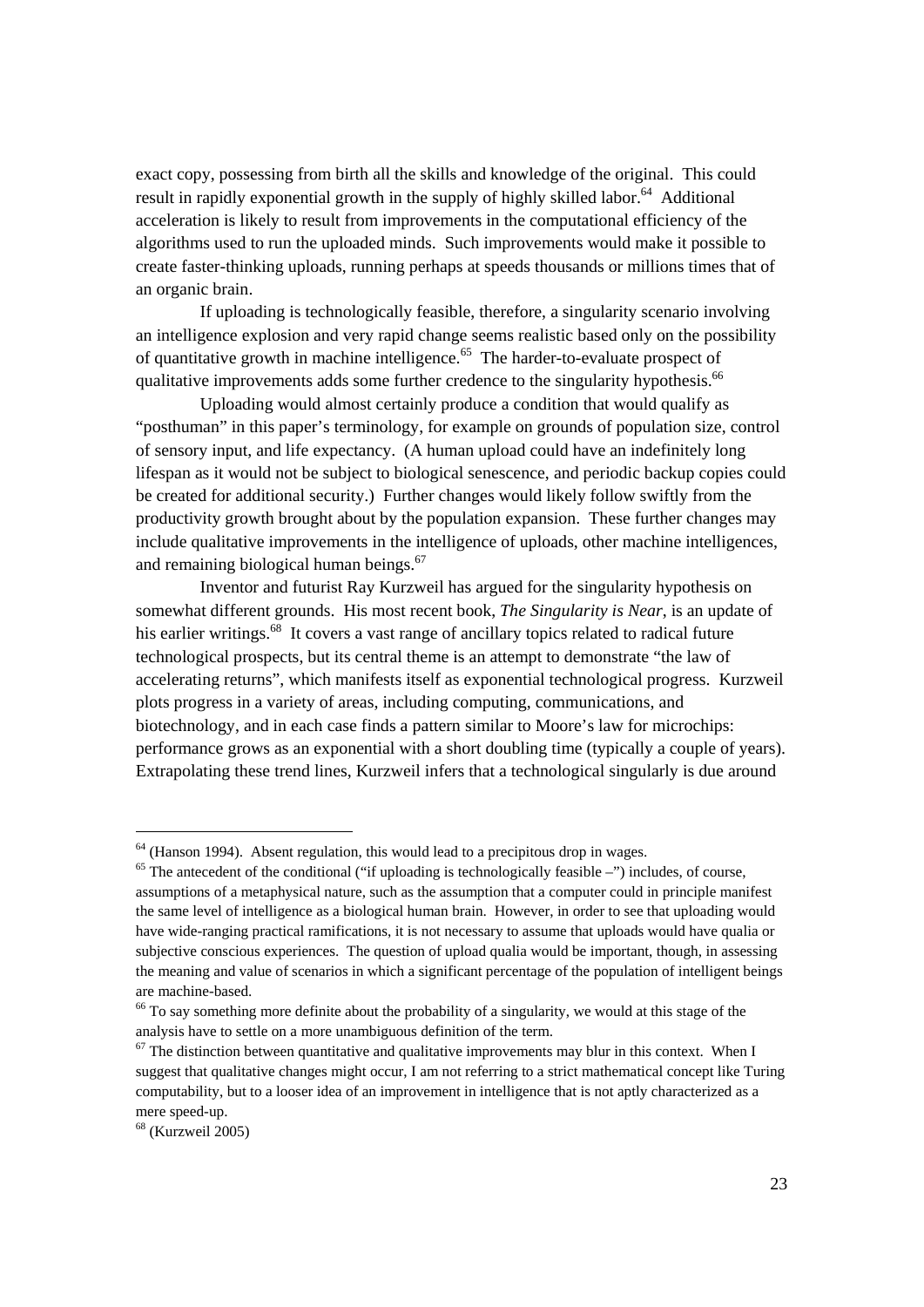the year 2045.<sup>69</sup> While machine intelligence features as a prominent factor in Kurzweil's forecast, his singularity scenario differs from that of Vinge in being more gradual: not a virtually-overnight total transformation resulting from runaway self-improving artificial intelligence, but a steadily accelerating pace of general technological advancement.

 Several critiques could be leveled against Kurzweil's reasoning. First, one might of course doubt that present exponential trends will continue for another four decades. Second, while it is possible to identify certain fast-growing areas, such as IT and biotech, there are many other technology areas where progress is much slower. One could argue that to get an index of the overall pace of technological development, we should look not at a hand-picked portfolio of hot technologies; but instead at economic growth, which implicitly incorporates all productivity-enhancing technological innovations, weighted by their economic significance. In fact, the world economy has also been growing at a roughly exponential rate since the Industrial Revolution; but the doubling time is much longer, approximately 20 years.<sup>70</sup> Third, if technological progress is exponential, then the current rate of technological progress must be vastly greater than it was in the remote past. But it is far from clear that this is so. Vaclav Smil – the historian of technology who, as we saw, has argued that the past six generations have seen the most rapid and profound change in recorded history – maintains that the 1880s was the most innovative decade of human history.<sup>71</sup>

#### The longer term

The four families of scenarios we have considered – extinction, recurrent collapse, plateau, and posthumanity – could be modulated by varying the timescale over which they are hypothesized to occur. A few hundred years or a few thousand years might already be ample time for the scenarios to have an opportunity to play themselves out. Yet such an interval is a blip compared to the lifetime of the universe. Let us therefore zoom out and consider the longer term prospects for humanity.

 The first thing to notice is that the longer the time scale we are considering, the less likely it is that technological civilization will remain within the zone we termed "the human condition" throughout. We can illustrate this point graphically by redrawing the earlier diagrams using an expanded scale on the two axes (figure 4).

 $69$  Note that the expected arrival time of the singularity has receded at a rate of roughly one year per year. Good, writing in 1965, expected it before 2000. Vinge, writing in 1993, expected it before 2023. Kurzweil, writing in 2005, expects it by 2045.

 $70$  (De Long 1998)

 $71$  (Smil 2006), p. 131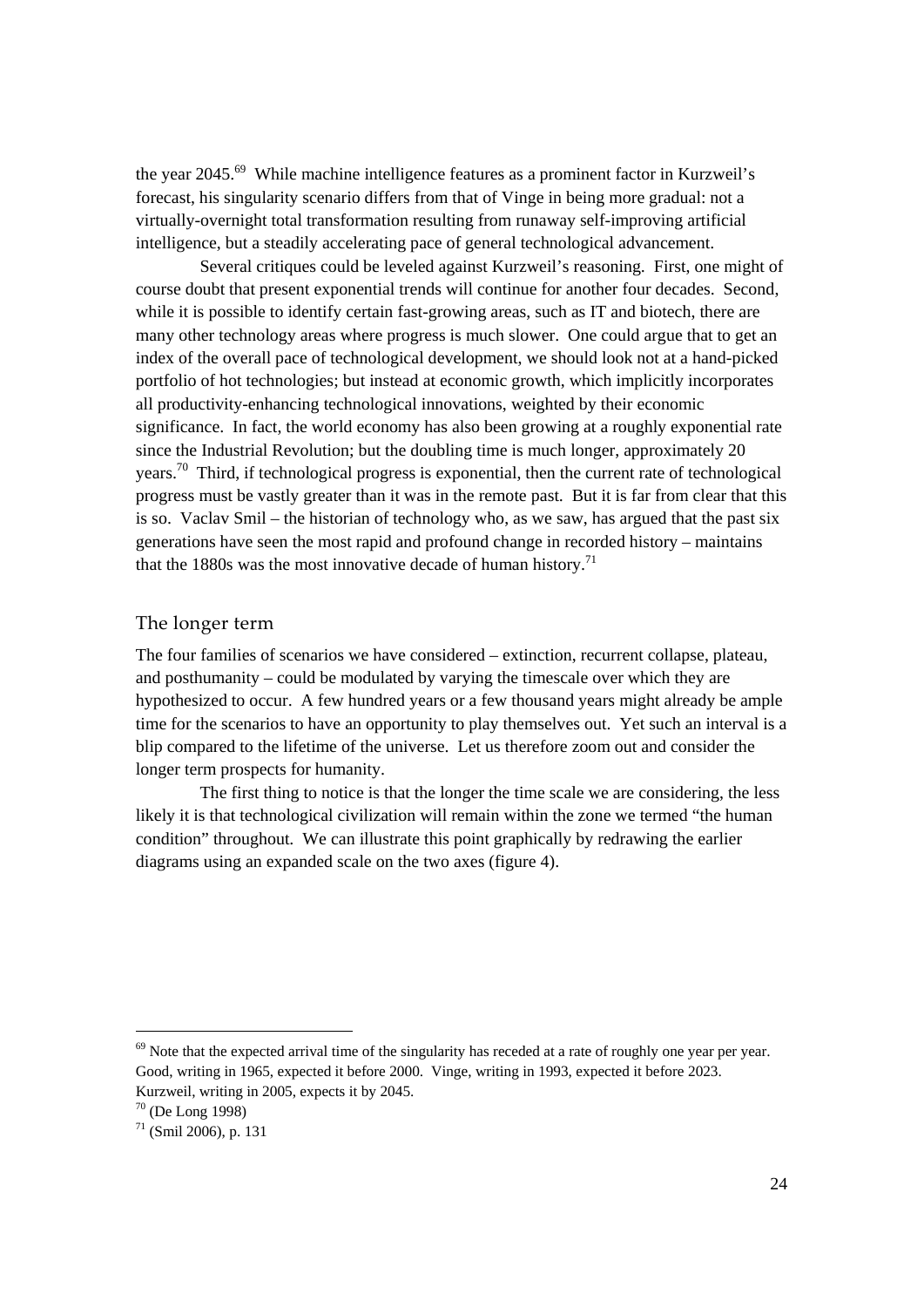

**Figure 4:** The scenarios presented in previous figures are here represented with a time axis that is slightly closer to linear and a y-axis that slightly better reveals how narrow a band the "human condition" is among all the possible levels of organismic and technological development. The graph is still a mere schematic, not a strictly quantitative representation. Note how the scenarios that postulate that the human condition will continue to hold indefinitely begin to look increasingly peculiar as we adjust the scales to reveal more of the larger picture.

 The extinction scenario is perhaps the one least affected by extending the timeframe of consideration. If humanity goes extinct, it stays extinct.<sup>72</sup> The cumulative probability of extinction increases monotonically over time. One might argue, however, that the current century, or the next few centuries, will be a critical phase for humanity, such that if we make it through this period then the life expectancy of human civilization could become extremely high. Several possible lines of argument would support this view. For example, one might believe that superintelligence will be developed within a few centuries, and that, while the creation of superintelligence will pose grave risks, once that creation and its immediate aftermath have been survived, the new civilization would have vastly improved survival prospects since it would be guided by superintelligent foresight and planning. Furthermore, one might believe that self-sustaining space colonies may have been established within such a timeframe, and that once a human or posthuman civilization becomes dispersed over multiple planets and solar systems, the risk of extinction declines. One might also believe that many of the possible revolutionary technologies (not only superintelligence) that *can* be developed *will* be developed within the next several hundred years; and that if these technological revolutions are destined to cause existential disaster, they would already have done so by then.

 The recurrent collapse scenario becomes increasingly unlikely the longer the timescale, for reasons that are apparent from figure 4. The scenario postulates that

l

 $72$  It is possible that if humanity goes extinct, another intelligent species might evolve on Earth to fill the vacancy. The fate of such a possible future substitute species, however, would not strictly be part of the future of *humanity*.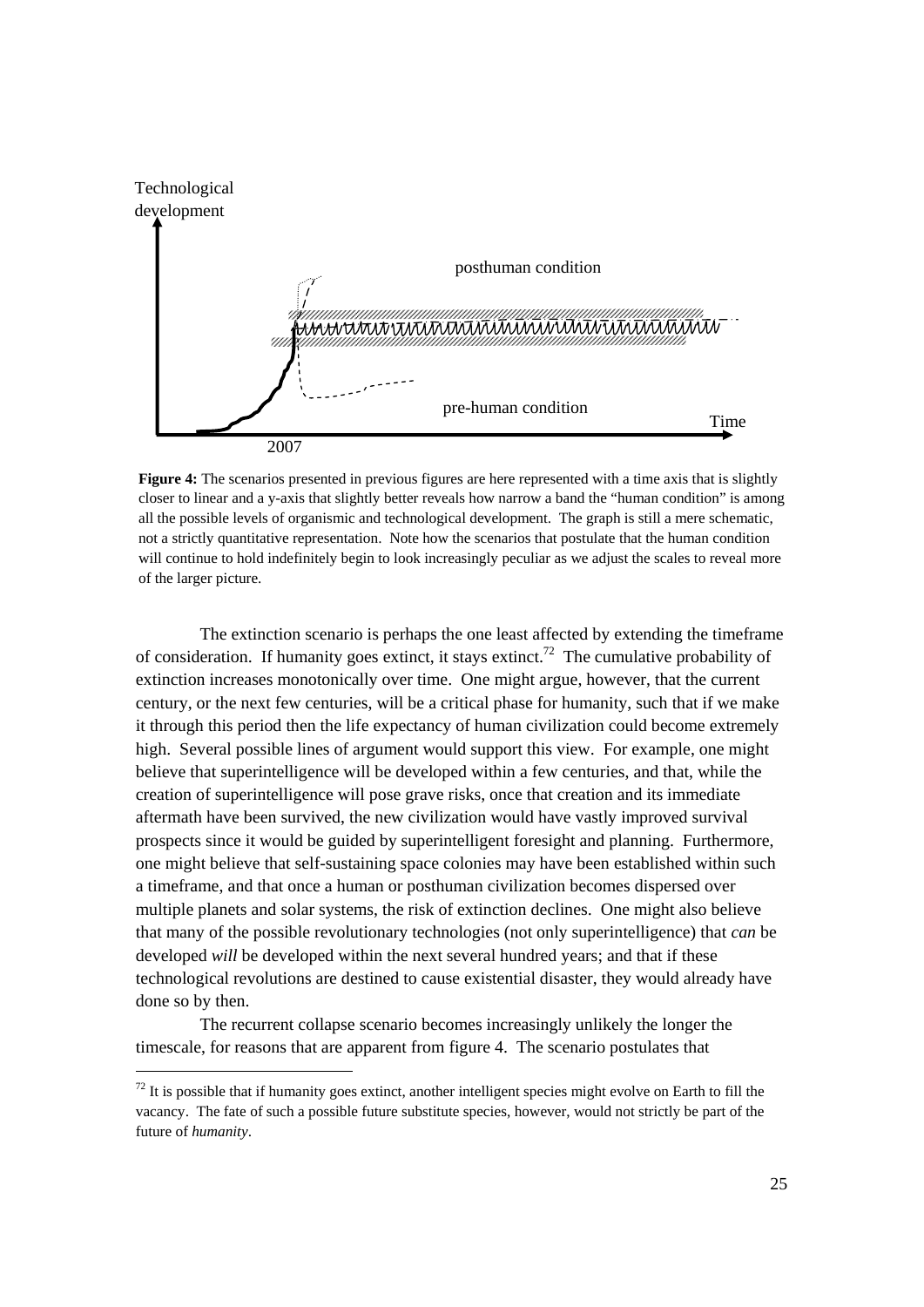technological civilization will oscillate continuously within a relatively narrow band of development. If there is any chance that a cycle will either break through to the posthuman level or plummet into extinction, then there is for each period a chance that the oscillation will end. Unless the chance of such a breakout converges to zero at a sufficiently rapid rate, then with probability one the pattern will *eventually* be broken. At that point the pattern might degenerate into one of the other ones we have considered.

 The plateau scenarios are similar to the recurrent collapse scenario in that the level of civilization is hypothesized to remain confined within a narrow range; and the longer the timeframe considered, the smaller the probability that the level of technological development will remain within this range. But compared to the recurrent collapse pattern, the plateau pattern might be thought to have a bit more staying power. The reason is that the plateau pattern is consistent with a situation of complete stasis – such as might result, for example, from the rise of a very stable political system, propped up by greatly increased powers of surveillance and population control, and which for one reason or another opts to preserve its status quo. Such stability is inconsistent with the recurrent collapse scenario.

 The cumulative probability of posthumanity, like that of extinction, increases monotonically over time. By contrast to extinction scenarios, however, there is a possibility that a civilization that has attained a posthuman condition will later revert to a human condition. For reasons paralleling those suggested earlier for the idea that the annual risk of extinction will decline substantially after certain critical technologies have been developed and after self-sustaining space colonies have been created, one might maintain that the annual probability that a posthuman condition would revert to a human condition will likewise decline over time.<sup>73</sup>

#### References

- Bostrom, N. (1998) "How Long Before Superintelligence?" *International Journal of Futures Studies* 2.
- ——— (2002a) *Anthropic Bias: Observation Selection Effects in Science and Philosophy* (New York: Routledge).
- ——— (2002b) "Existential Risks: Analyzing Human Extinction Scenarios and Related Hazards", *Journal of Evolution and Technology* 9.
- (2002c) "Self-Locating Belief in Big Worlds: Cosmology's Missing Link to Observation", *Journal of Philosophy* 99 (12):607–623.
- ——— (2003a) "Astronomical Waste: The Opportunity Cost of Delayed Technological Development", *Utilitas* 15 (3):308-314.
- ——— *The Transhumanist FAQ: v 2.1*. World Transhumanist Association 2003b. Available from http://transhumanism.org/index.php/WTA/faq/.
- ——— (2005) "Transhumanist Values", *Review of Contemporary Philosophy* 4 (1-2):87-101.

 $^{73}$  I am grateful to Rebecca Roache for research assistance and to her and Nick Shackel helpful comments on an earlier draft.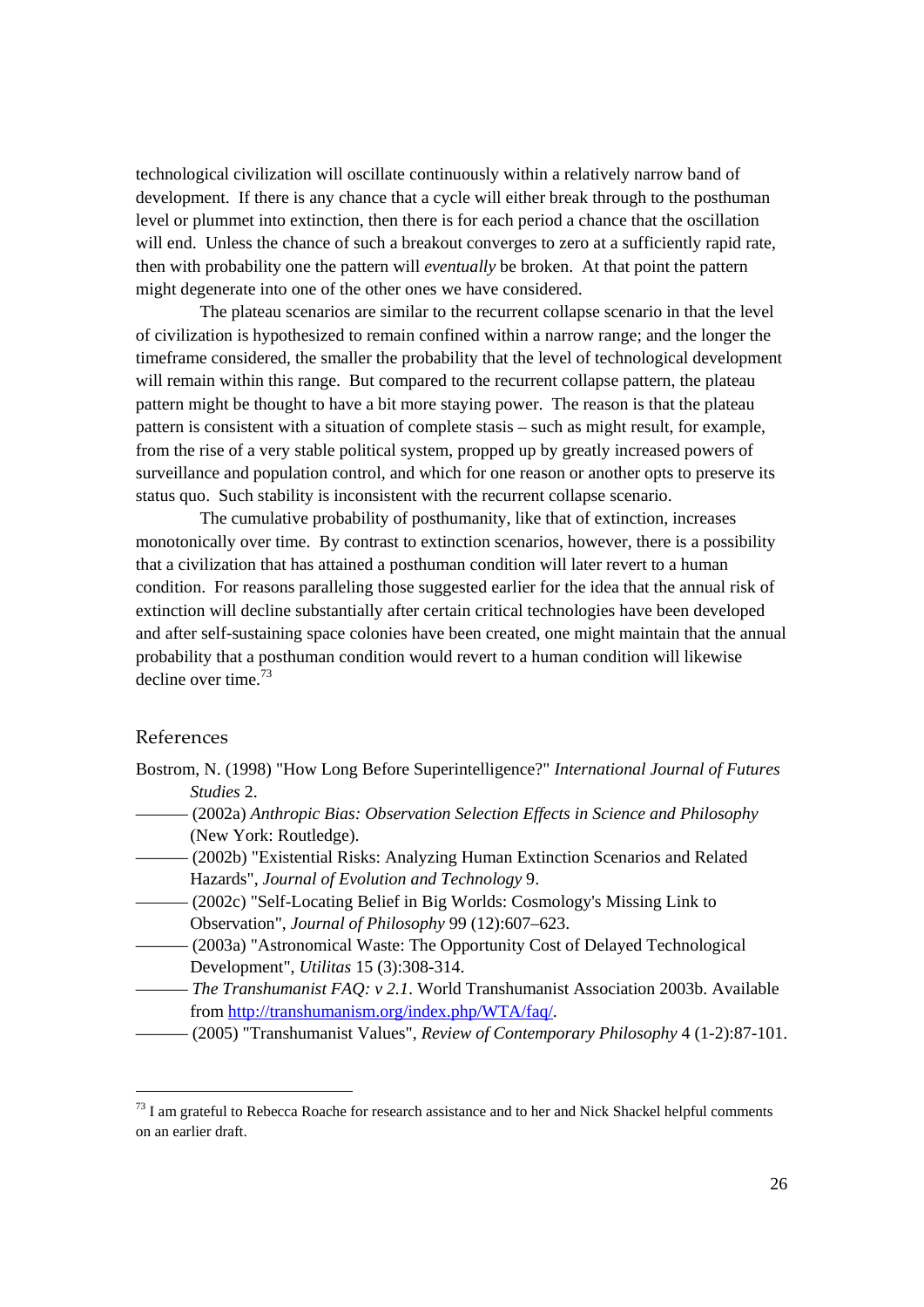- (2006) "Quantity of Experience: Brain-Duplication and Degrees of Consciousness", *Minds and Machines* 16 (2):185-200.
- ——— (2007a) "Infinite Ethics", in, *Working manuscript*. Available from http://www.nickbostrom.com/ethics/infinite.pdf.
	- ——— (2007b) "Technological Revolutions: Ethics and Policy in the Dark", in Nigel M. de S. Cameron (ed.), *Nanotechnology and Society* (John Wiley).
- (2007c) "Why I Want to be a Posthuman When I Grow Up", in Bert Gordijn and Ruth Chadwick (eds.), *Medical Enhancement and Posthumanity* (Springer).
- Bostrom, N., and Ord, T. (2006) "The Reversal Test: Eliminating Status Quo Bias in Bioethics", *Ethics* 116 (4):656-680.
- Bostrom, N., and Sandberg, A. (2007) "Cognitive Enhancement: Methods, Ethics, Regulatory Challenges", *Science and Engineering Ethics* forthcoming.
- Brin, D. (1998) *The Transparent Society* (Reading, Mass.: Addison-Wesley).
- Bureau, U. S. C. *Historical Estimates of World Population* 2007. Available from http://www.census.gov/ipc/www/worldhis.html.
- Burkhead, L. *Nanotechnology without Genies* 1999. Available from http://www.geniebusters.org/00\_contents.htm.
- Carson, R. (1962) *Silent spring* (Boston: Houghton Mifflin).
- Cox, S., and Vadon, R. (2007) "Running the rule over Stern's numbers", in, *BBC Radio 4, The Investigation*. Available from http://news.bbc.co.uk/1/hi/sci/tech/6295021.stm.
- Crow, M. M., and Sarewitz, D. (2001) "Nanotechnology and Societal Transformation", in Albert H. Teich, Stephen D. Nelson, Celia McEnaney and Stephen J. Lita (eds.), *AAAS Science and Technology Policy Yearbook* (Washington, DC: American Association for the Advancement of Science), 89-101.
- De Long, J. B. (1998) "Estimating World GDP, One Million B.C. Present", in, *Electronic document*. Available from http://econ161.berkeley.edu/TCEH/1998\_Draft/World\_GDP/Estimating\_World\_GD P.html.
- De Long, J. B., and Olney, M. L. (2006) *Macroeconomics*. 2nd ed (Boston: McGraw-Hill).
- Diamond, J. M. (2005) *Collapse: how societies choose to fail or succeed* (New York: Viking).
- Drexler, E. (1992) *Nanosystems: Molecular Machinery, Manufacturing, and Computation* (New York: John Wiley & Sons, Inc.).
- (2003) "Nanotechnology Essays: Revolutionizing the Future of Technology (Revised 2006)", *AAAS EurekAlert! InContext* April.
- ——— (2007) "The stealth threat: an interview with K. Eric Drexler", *Bulletin of the Atomic Scientists* 68 (1):55-58.
- Drexler, K. E. (1985) *Engines of Creation: The Coming Era of Nanotechnology* (London: Forth Estate).
- Ehrlich, P. R. (1968) *The population bomb* (New York: Ballantine Books).
- Freitas, R. A. (1999) *Nanomedicine* (Austin, TX: Landes Bioscience).
- Fukuyama, F. (1992) *The end of history and the last man* (New York: Free Press).
- ——— (2002) *Our Posthuman Future: Consequences of the Biotechnology Revolution* (Farrar, Straus and Giroux).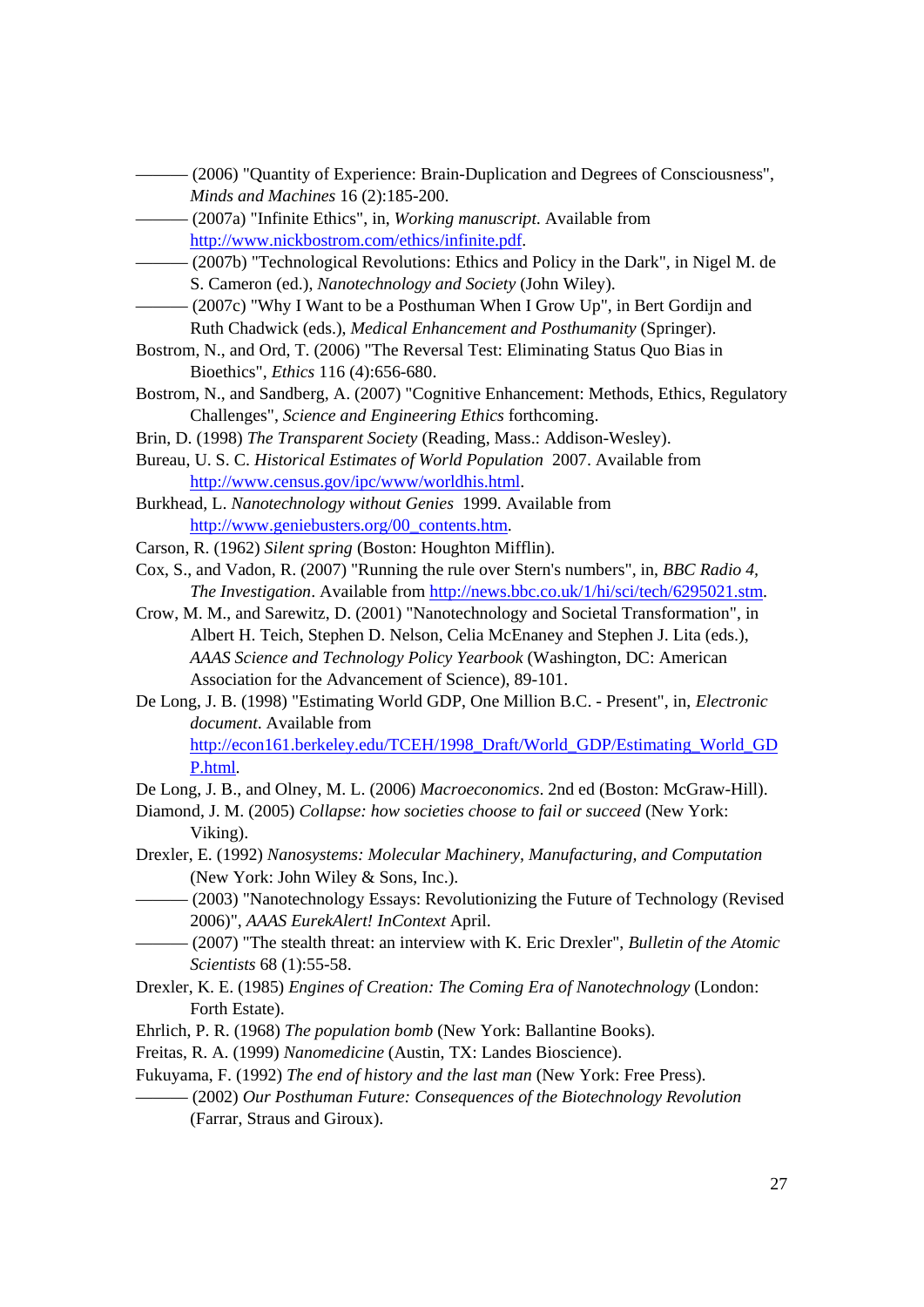- Gibbon, E., and Kitchin, T. (1777) *The history of the decline and fall of the Roman empire: in twelve volumes*. A new edition ed. 12 vols (London: Printed for Lackington, Allen, and Co.).
- Good, I. J. (1965) "Speculations Concerning the First Ultraintelligent Machine", *Advances in Computers* 6:31-88.
- Hanson, R. (1994) "What If Uploads Come First: The Crack of a Future Dawn", *Extropy* 6 (2).
- ——— (1995) "Could Gambling Save Science? Encouraging an Honest Consensus", *Social Epistemology* 9:1:3-33.
- ——— (2000) "Long-term growth as a sequence of exponential modes", *Working manuscript*.
- Heilbroner, R. L. (1995) *Visions of the future: the distant past, yesterday, today, tomorrow* (New York: Oxford University Press).
- Hughes, J. (2007) "Millennial Tendencies in Responses to Apocalyptic Threats", in Nick Bostrom and Milan Cirkovic (eds.), *Global Catastrophic Risks* (Oxford: Oxford University Press).
- Joy, B. (2000) "Why the future doesn't need us", *Wired* 8.04.
- Kurzweil, R. (2005) *The singularity is near: when humans transcend biology* (New York: Viking).
- Lanier, J. (2000) "One-Half of a Manifesto", *Wired* 8 (21).
- Leslie, J. (1996) *The End of the World: The Science and Ethics of Human Extinction* (London: Routledge).
- Meadows, D. H., and Club of Rome. (1972) *The Limits to growth; a report for the Club of Rome's project on the predicament of mankind* (New York: Universe Books).
- Moravec, H. (1999) *Robot: Mere Machine to Transcendent Mind* (New York: Oxford University Press).
- Nordhaus, W. (2007) "A Review of the Stern Review on the Economics of Global Warming", *Journal of Economic Literature* forthcoming.
- Parfit, D. (1984) *Reasons and Persons* (Oxford: Clarendon Press).
- Pearce, D. *The Hedonistic Imperative* 2004. Available from http://www.hedweb.com/hedab.htm.
- Perrow, C. (1984) *Normal accidents: living with high-risk technologies* (New York: Basic Books).
- Posner, R. (2004) *Catastrophe: risk and response* (Oxford: Oxford University Press).
- Raup, D. M. (1991) *Extinction: bad genes or bad luck?* (New York: W.W. Norton).
- Rees, M. (2003) *Our Final Hour: A Scientist's Warning: How Terror, Error, and Environmental Disaster Threaten Humankind's Future in This Century - On Earth and Beyond* (Basic Books).
- Sagan, S. (2004) "The Problem of Redundancy Problem: Why More Nuclear Security Forces May Produce Less Nuclear Security", *Risk Analysis* 24 (4):935-946.
- Smil, V. (2006) *Transforming the twentieth century: technical innovations and their consequences* (Oxford: Oxford University Press).
- Solomon, S., Qin, D., Manning, M., and al., e. (2007) *Climate Change 2007: The Physical Science Basis. Contribution of the Working Group I to the Fourth Assessment Report*.